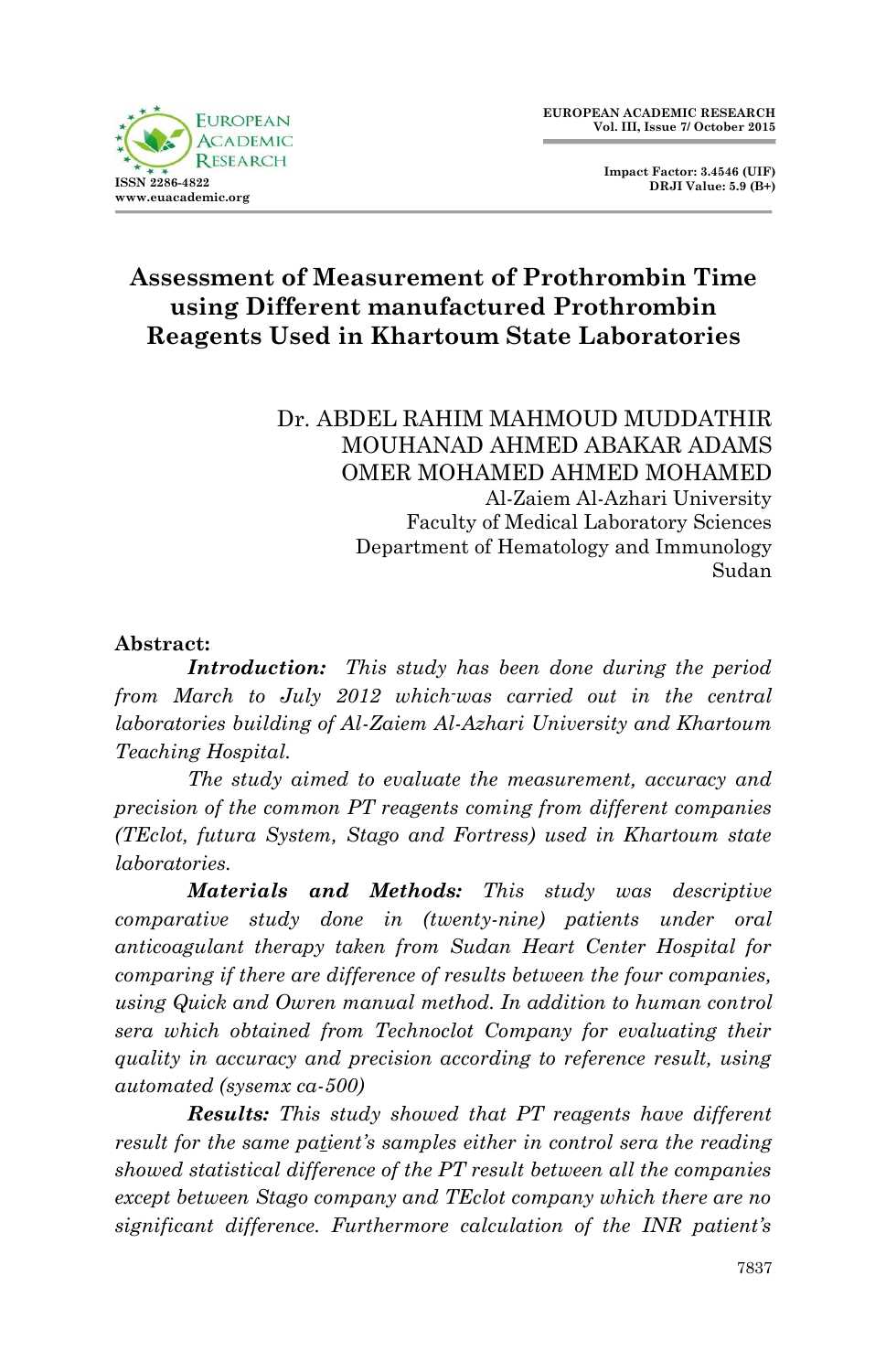*results showed there are significant difference between all companies expect TEclot Company and fortress In addition our Results showed the most accurate company is Fortress (INR=1), and the other companies gave acceptable results according to reference Value (0.91 - 1.09) expect futura System Company which have significant difference to control value (1.16)*

*Discussion: This study showed there are statistical difference between PT reagents manufacture d by different companies which apparently agreed with previous studies of Nancy Grove study, Kristine Rotzoll study The University of Iowa Hygienic Laboratory. Also we found that there was the average of accuracy and precision differ between all companies.*

**Key words:** Prothrombin Time, Prothrombin Reagents, Khartoum State Laboratories

## **1- Introduction and Literature Review**

## **1.1 Quality:**

Laboratory quality is the basis of correct medical interpretation of laboratory result. Quality control/ quality assurance refers to all these planned and systematic actions required to provide adequate confidence that a result, product or service satisfies the given requirements for quality. This well-known process is only part of an overall quality system. This comprises organizational structure, responsibility, procedures, processes and resources for implementing quality management. Quality standards in laboratory diagnostic tests basically depend on the quality requirements defined by the medical issue under investigation. (1)

#### **1.2 Precision:**

Precision means the degree of agreement of repeated management of a quality. It is indicated as imprecision, i.e., the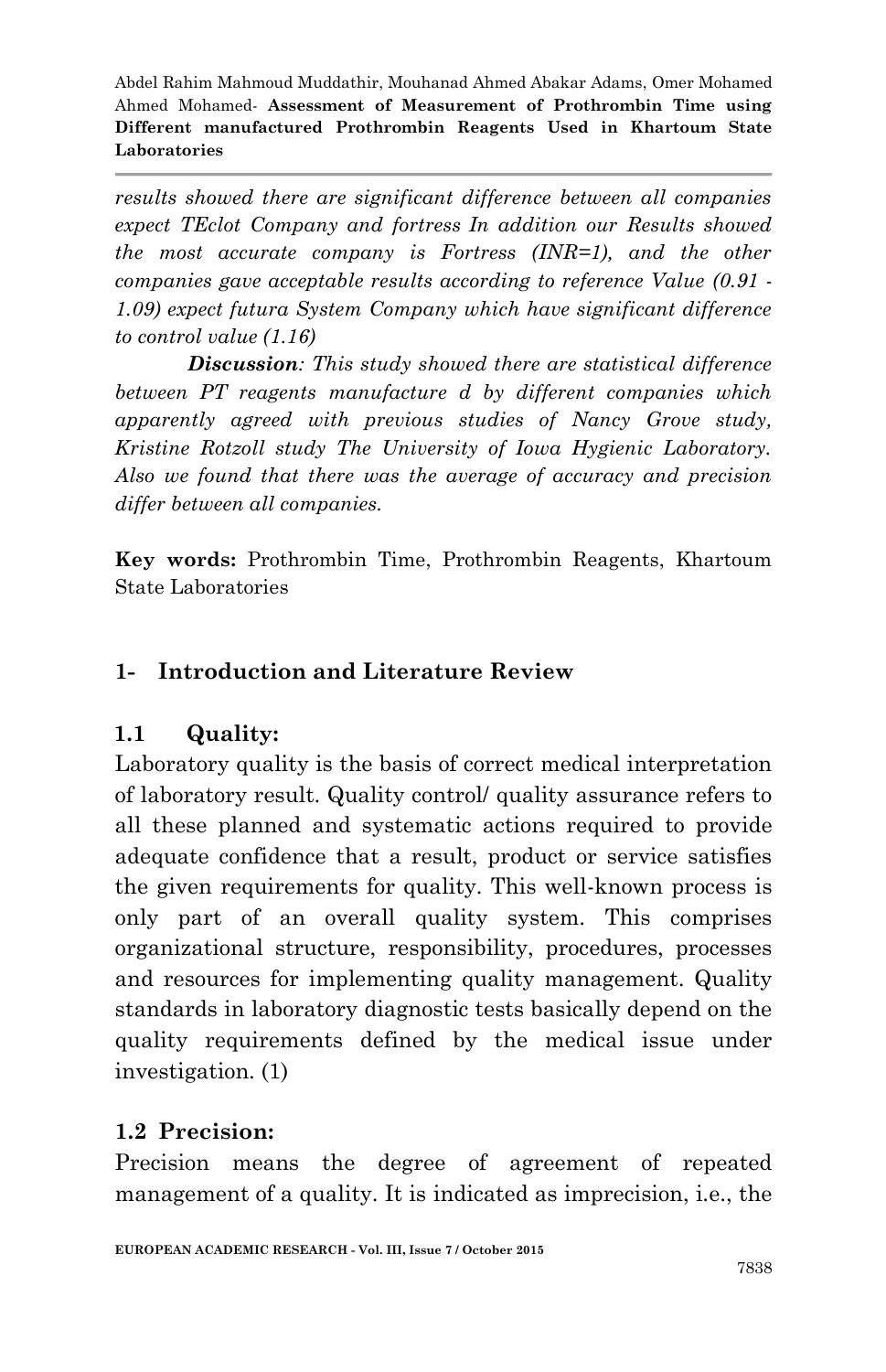scattering of measured result (standard deviation) around the mean, and is expressed as coefficient of variation to improve overall comparability. Precision is the first and most important component of the quality of laboratory result.

Coefficients of variation of less than 5% are prescribed for most laboratory methods. Coefficient of less than 2% can often be achieved using modern automated procedures. When establishing methods, the first step is to run a test for interaserial precision. This can also be carried out in the form of scattering of duplicate determinations. In this case, standard deviation is calculated as follow:

$$
S~=~\sqrt{\frac{\sum \! \Delta^2}{n-1}}
$$

 $\Sigma \Delta^2$  = sum of squares of differences (= x -x<sup>-</sup>) S=mean value, x=result, n=number of duplicate determinations

The reproducibility limit according to ISO is: An expected value that is less than or equal to the absolute difference between tow single results of measurement, obtained under the conditions specified from reproducibility of measurement results (with probability of 0.05) (1)

## **1.3 Accuracy**

Accuracy refers to closeness with which measure value agree with true value. Inaccuracy is defined as the difference - μ where μ is the true value or a reference value. A t-test can be performed to determine if the difference is statistically significant:

$$
\frac{\mathbf{x}^{\top} - \mu}{\mathbf{t} = \mathbf{s} \mathbf{n}}
$$

# **1.4 Preanalytical Phase:**

The term "phase" includes all steps that a test sample use undergoes until the actual test is carried out. They include: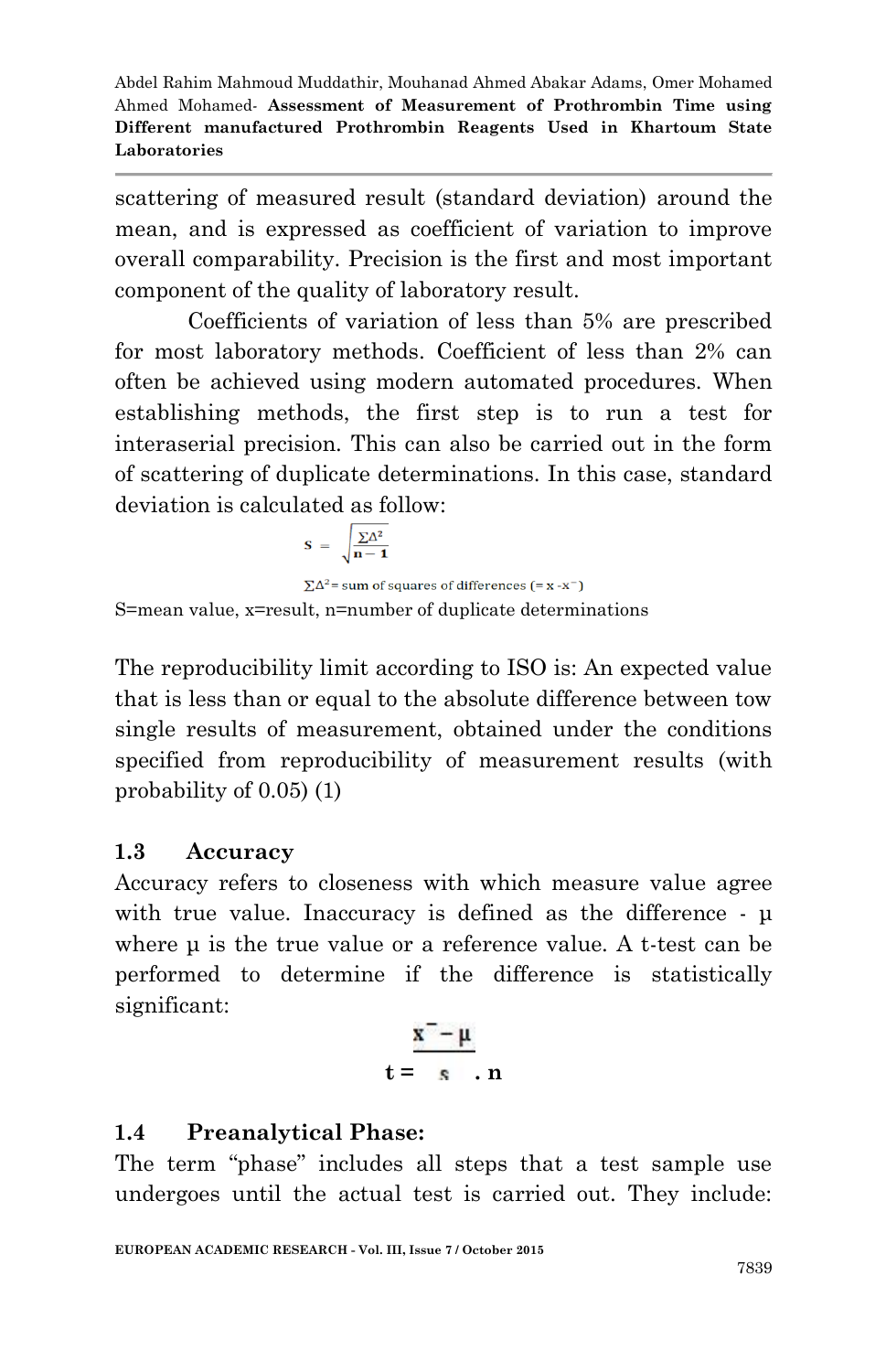sample collection, labeling, transport (and storage, if applicable), pretreatment and evaluation of the test sample. (1)

# **1.5 Control Material/ Reference Material:**

Quality testing materials are used in different ways and may be called control material if they are used in process control. They may be called reference material if their nominal values are of especially high quality. Calibration materials are often of the same natural as control materials. But they are used in another way. There is basically no difference between the material themselves when a quality testing material is used for process control or external quality assessment, but the technical requirements for Process control materials are often less stringent because they are only intended for use with a single method for each component.

In any case, the characteristic target quantity should be in sufficiently stable form in the control material, and the composition of the sample material should comparable to that of control material. (2)

## **1.6 Internal Quality Control:**

Internal laboratory quality control comprises the control of imprecision and inaccuracy. Although the investigator knows the concentration when checking imprecision, he does not know the concentration when checking accuracy. The goals of precision and accuracy controls are different as well.

The internal laboratory quality control is the indispensable basis of all quality assurance actions carried out in the medical laboratory, and makes possible an immediate decision regarding the release of a series of analyses, or compels one to repeat a series, check the analytical system, or even to interrupt work until be problems have been clarified.(2)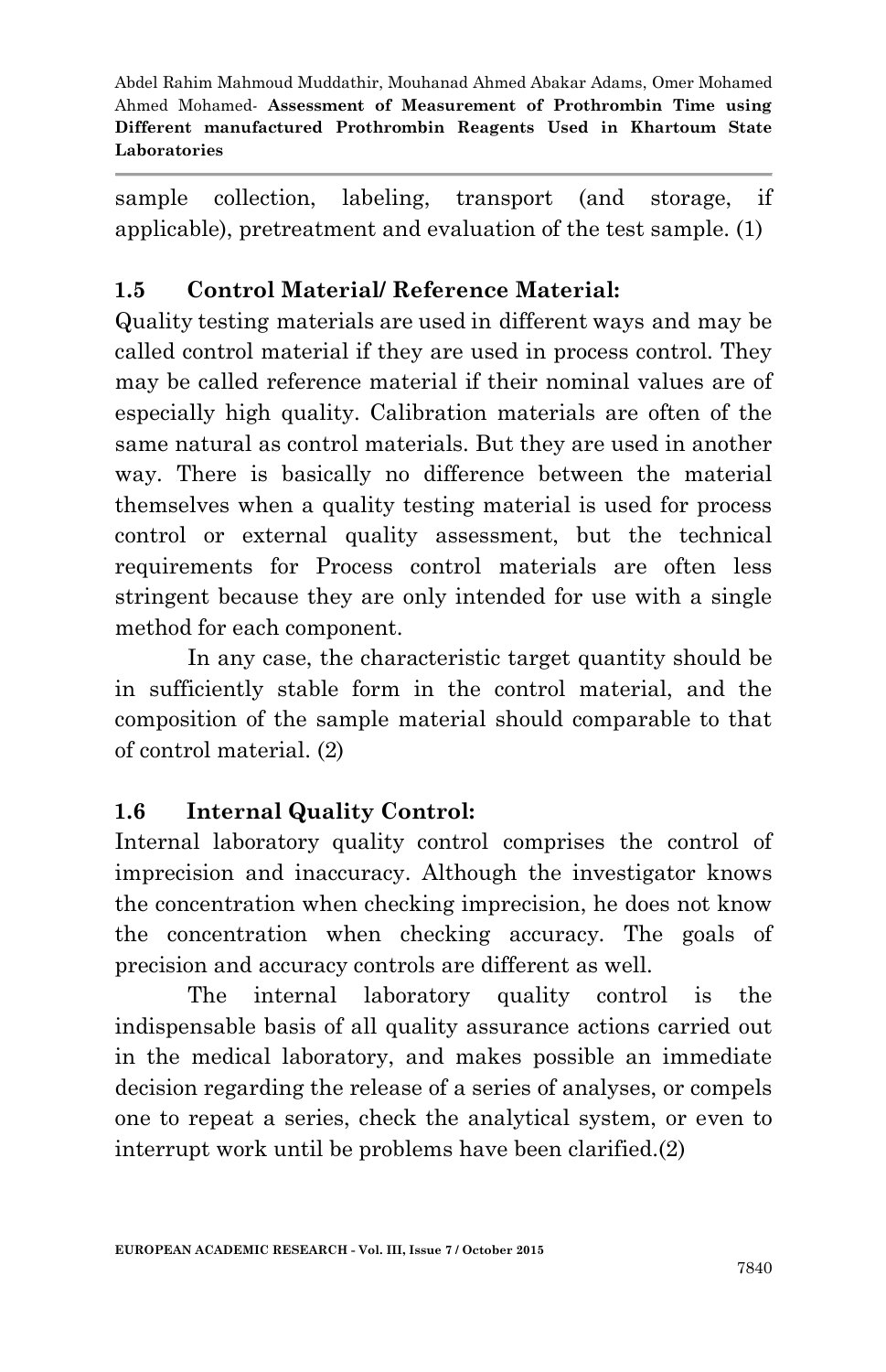#### **1.7 The quality control of the Prothrombin time:**

The quality control of the Prothrombin time has two main aspects: quality control of production of the national reagent, and quality control of performance at individual hospitals. The quality control of production of the standardized thromboplastin was based originally on the development of a method for the large scale production of a working thromboplastin preparation identical between batches.

Special problems of quality control of clotting tests arise from the fact that human clotting proteins are labile. Some deteriorate rapidly, whereas others are subject to activation and increase of activity on storage. Unless infinite care is taken in laboratory preparation of such quality control samples, to overcome the effects of activation by storage and processing and the effects of deterioration, the vials of material produced-will are subject to lack of uniformity and lack of stability. Improved techniques have enabled us to produce normal and abnormal plasma samples free from interval variation and with good stability and storage after reconstitution. The following pattern has evolved. After an advance warning, a set of three abnormal lyophilized plasmas, together with standardized thromboplastin and calcium chloride for the recalcification of the plasma samples are supplied to each hospital. They are also given an instruction sheet with the recommended technique and a form for the return of the results. (3)

# **1.8 Current Model of blood coagulation:**

The arrest of bleeding involves complicated process in the body. The characterization of coagulation pathways and coagulation factors has constituted an enormous undertaking, lasting over two hundred years since Hewson (1780) made the first observation in fibrinogen (coagulation factor I). For hemostasis two major components are necessary: a platelet plug and a stable fibrin clot. The latter can be formed in vivo through an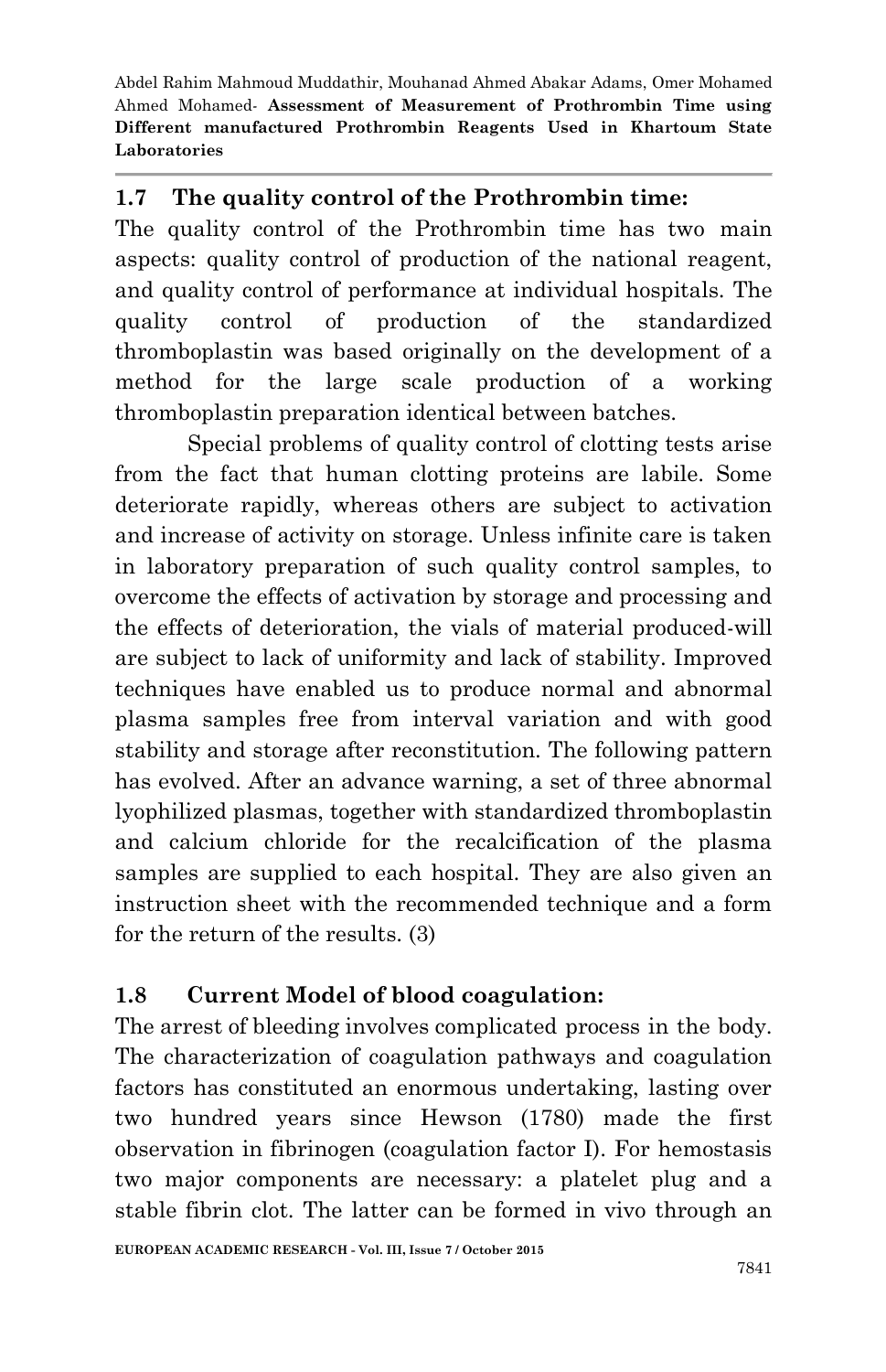"intrinsic" or an "extrinsic" pathway. The final outcomes of both pathways are the same, i.e. the reaction from coagulation factor X to insoluble fibrin. The bio-chemical structures of coagulation proteins as well as the structure and code inheritance of the respective genes are for the most part known. (3)

**Figure (1-1). Schematic illustration of the "intrinsic pathway" and "extrinsic coagulation pathway"**



Injury and exposure to foreign surface under vascular endothelial cell (surface activator) with exogenous phospholipid and starts the "intrinsic coagulation" and the subsequent reaction produce an insoluble fibrin clot. The activated partial thromboplastin time (APTT) test is sensitive to decreased blood levels of coagulation factors in the "intrinsic pathway".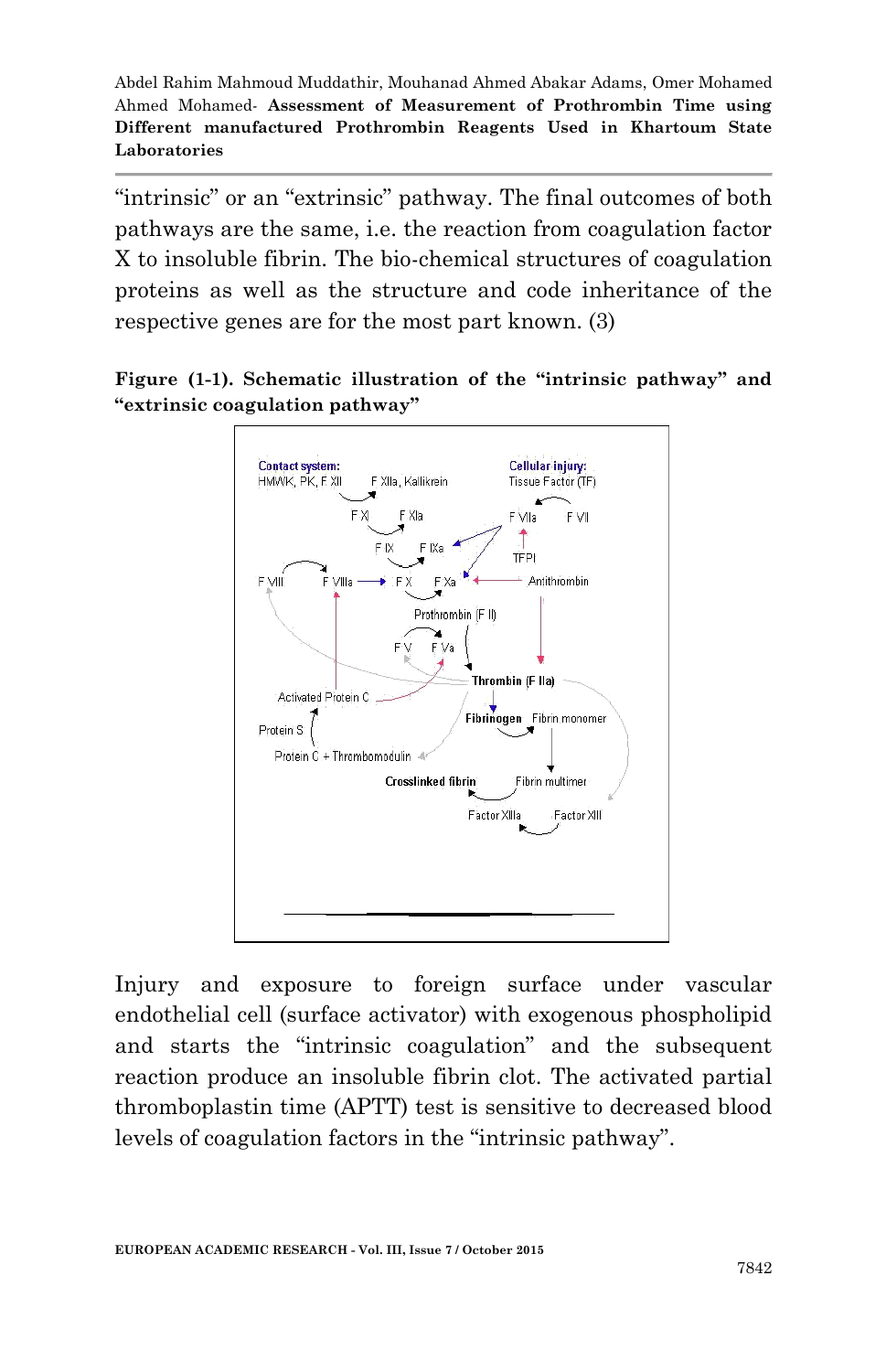#### Abbreviations:

| <b>Factor Abb</b> | Descriptive name                 | <b>Active form</b> |
|-------------------|----------------------------------|--------------------|
| VIII              | Antihaemophilic factor           | Cofactor           |
| IX                | Christmas factor                 | Serine protease    |
| XI                | Plasma thromboplastin antecedent | Serine protease    |
| XII               | Hageman (contact) factor         | Serine protease    |
| PK                | Prekallikrein                    | Serine protease    |
| <b>HMWK</b>       | High molecular-weight kininogen  | Cofactor           |
| PL                | Phospholipid                     |                    |

#### **Table (1-1): The intrinsic pathway's factors**

Injury, cell breakdown (tissue thromboplastin, exogenous phospholipid,  $Ca^+$ ) initiates the "extrinsic pathway" reaction and the end product is an insoluble fibrin clot.

Abbreviations:

| <b>Factor Abb</b> | Descriptive name           | <b>Active form</b> |
|-------------------|----------------------------|--------------------|
|                   | Fibrinogen                 | Fibrin subunit     |
| Н                 | Prothrombin                | Serine protease    |
| ĦТ                | Tissue factor              | Receptor/cofactor  |
|                   | Labile factor              | Cofactor           |
| VII               | Proconvertin               | Serine protease    |
| X                 | Stuart-Prower factor       | Serine protease    |
| XIII              | Fibrin-stabilizing factor  | Transglutaminase   |
| PL                | Phospholipid               |                    |
| Ca <sup>+</sup>   | Ionized calcium, factor IV |                    |

**Table (1-2). The extrinsic pathway's factors**

Factor IXa can bind to the cofactor factor VIIIa bound on membrane surface in the presence of calcium ions to generate a complex with enzymatic activity known as tenase. This complex converts the proenzyme factor X to its enzyme form, factor Xa. In a parallel series of interactions, factor Xa bind to the cofactor factor Va, bound on membrane surfaces, in the presence of calcium ions to generate a complex with enzy-matic activity known as prothrombinase. (4)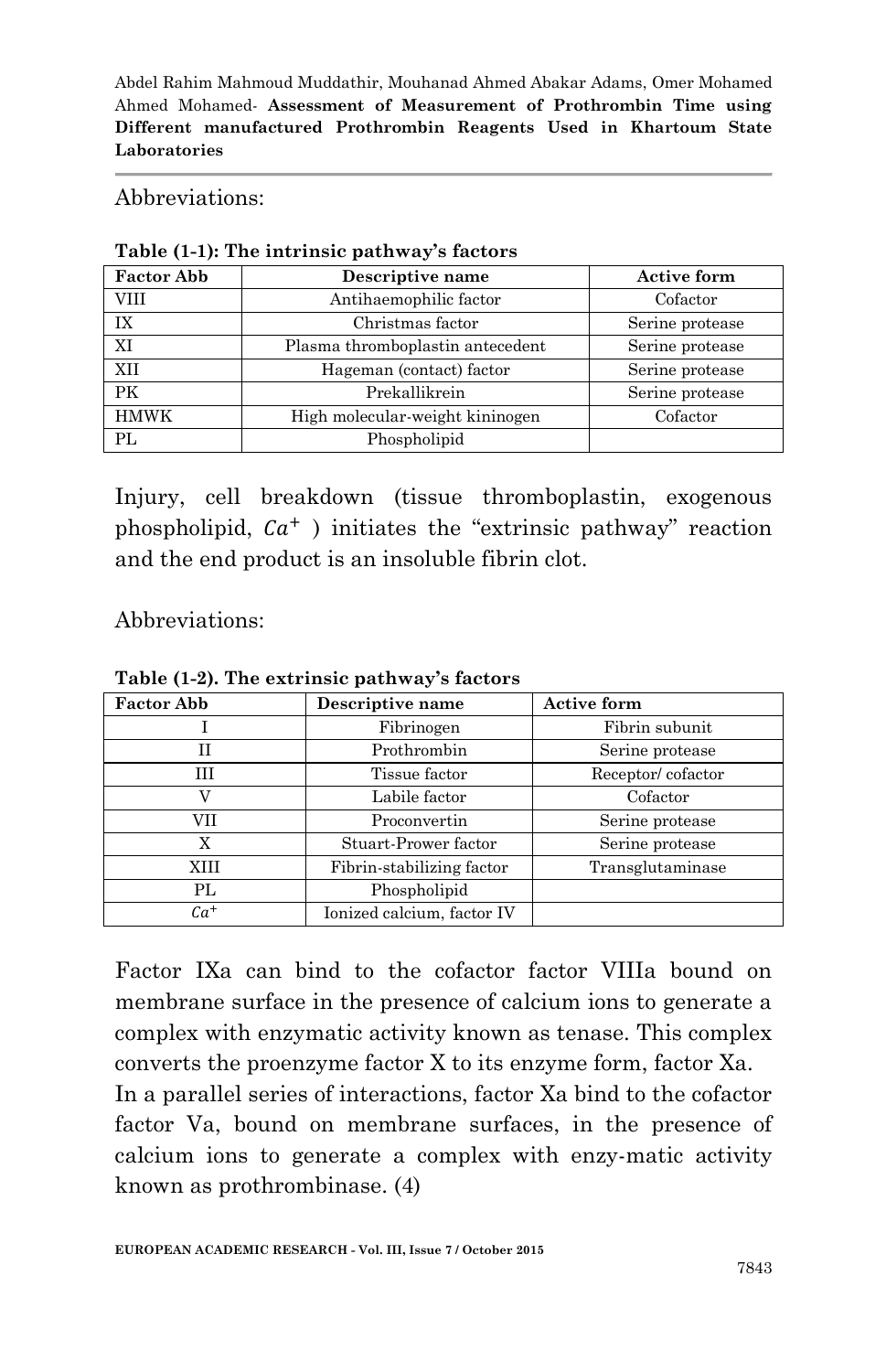#### **1.9 Development of Modern PT Analysis:**

Warner and colleagues (1934) and Quick (1935) developed independently and published at almost the same time the first techniques for measurement of certain plasma coagulation factors. They designated the test Prothrombin time, (PT). In the Finnish terminology the term "thromboplastin time" (TT) is used instead of PT, and is employed throughout the present work.

In the method developed by Warner and associates also called the low Two-stage Test, the two phases of clotting (Prothrombin to thrombin and fibrinogen to fibrin) are separated and the reaction of fibrinogen to fibrin measured. The estimation was technically more complicated than that for Quick's Prothrombin Time and is no longer in clinical use.

In the Quick Prothrombin time an excess of thromboplastin and calcium is added to oxalateanticoagulanted plasma. The clotting time was considered to be direct measure of the Prothrombin concentration of the blood (Quick 1935).

The Quick reagents currently used are based on this principle. The test is easy to perform both manually and automatically. The principle basis of the PT test for laboratory and Point-of-Care Testing (POCT) methods is presented in Figure 2.



**Figure (1-2). Basic model for PT measurement using laboratory or POCT method.**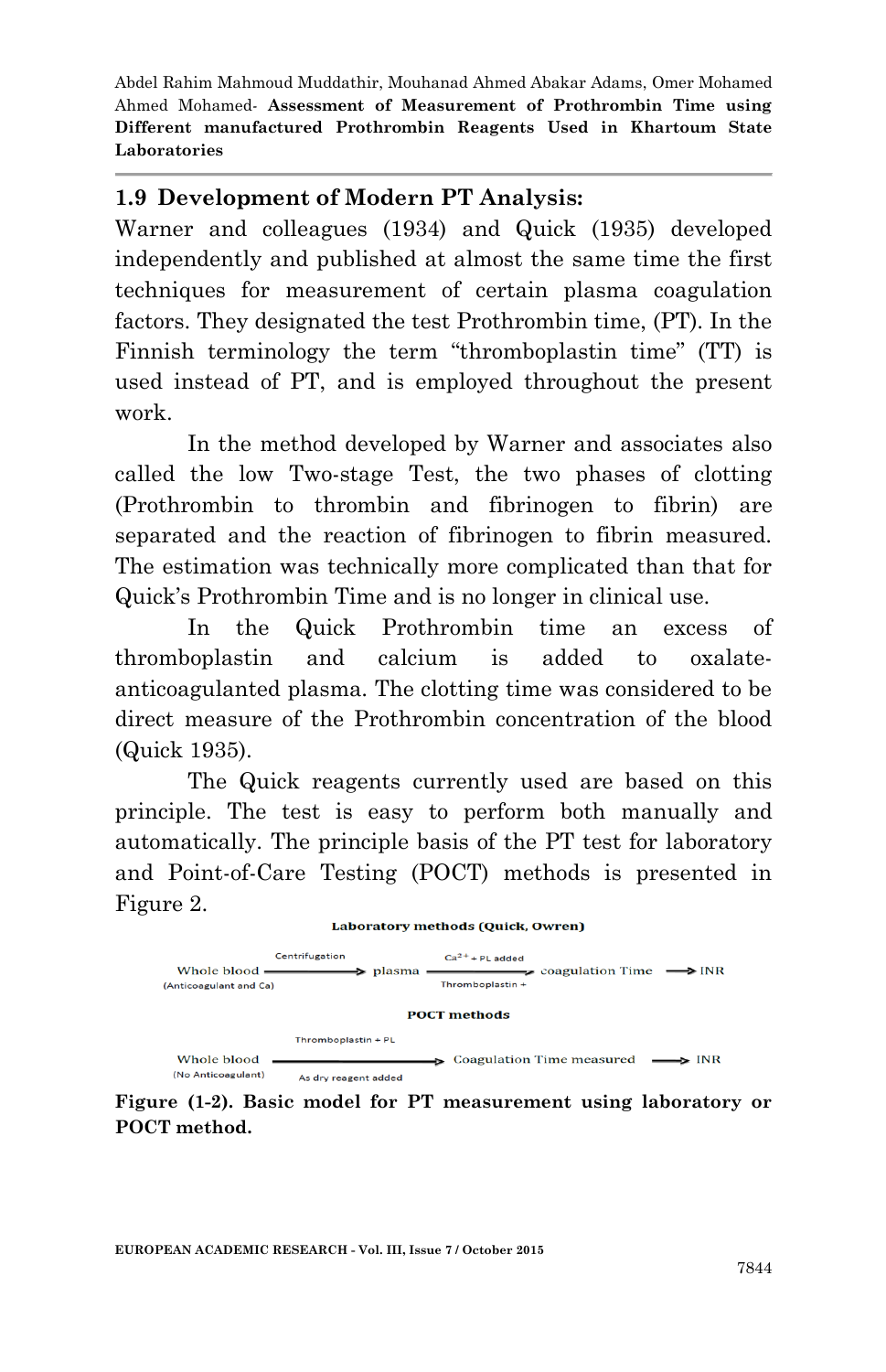PT and APTT measurements have also recently been adopted in Point-of Care Testing (POCT) technology. These methods are now wide in clinical use and are targets of general interest. In this case laboratory technology has come close to the patient, offering new possibilities for patient care also in anticoagulant therapy monitoring. Patient can perform by the test at home (Price and Hicks 1999). (4)

## **1.10 Prothrombin Time:**

The Prothrombin time test measures coagulation factors of the "extrinsic pathway" illustrated in Figure 1. It is carried out by adding thromboplastin (containing tissue factor). Phospholipid and an excess of calcium to anticoagulanted plasma and measuring the clotting time. PT is the most commonly used coagulation test in routine laboratories.

The PT test is used as a pre-surgical screening tool for inherited or acquired deficiencies of the extrinsic pathways of coagulation. It is also the most common test used to monitor patients receiving anticoagulation therapy. An abnormal PT may indicate: Vitamin K deficiency, severe liver disease and Deficiency in various blood clotting factors.

The PT test is used for assessment in pre-operative detection of bleeding tendencies in risk groups, the monitoring of anticoagulant therapy; used for prevention and treatment of venous thromboembolism, prosthetic heart valves, arterial fibrillation and other indications. The most markedly increasing use of PT is now seen in oral anticoagulant therapy (OAT) control. The need for PT tests is constantly increasing as the population ages and more thrombotic diseases are encountered. PT determinations during OAT are needed at regular intervals since the therapeutic range of oral anticoagulant is narrow. Aged patients are in greater danger of bleeding: over-medication increases the bleeding risk and under-medication entails the possibility of thrombosis.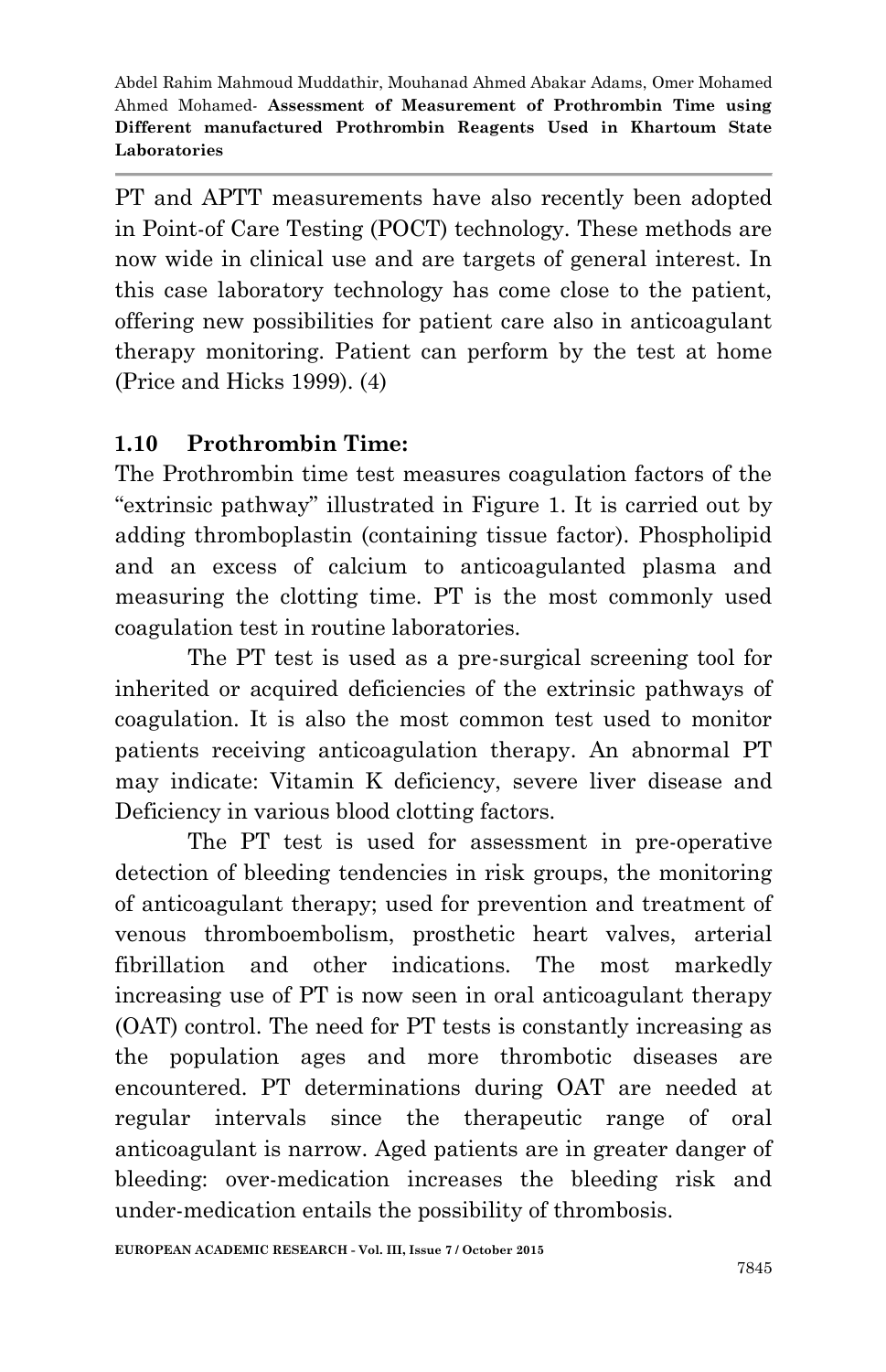OAT inhibits the synthesis of coagulation factors II, VII and X in the liver. In addition, the vitamin k antagonists limit the carboxylation of the proteins C and S and impair their function. So most PT determinations are used for monitoring the efficiency of OAT. (4)

# **1.10.1 Sampling:**

- *Anticoagulants in sampling for coagulation tests:*

Manyanticoagulants are available for blood sampling for clinical tests. One group of them bind and inactive calcium. These include, for example, citrate, EDTA and oxalate.

Ionized calcium (factor IV) is in key position in both the intrinsic and the extrinsic coagulation pathway. When anticoagulants bind (inactive) calcium in blood sampling, they simultaneously inhibit coagulation reaction in the test tube and preserve coagulation factors for further analyses. In the coagulation activity measurements, excess calcium is added to set off the coagulation reaction.

For anticoagulation of blood samples for coagulation analysis the World Health Organization (WHO) and the National Committee for Clinical Laboratory Standards (NCCLS) recommend the use of 3.2% (0,109 mol/I) citrate and dilution of 1 part of citrate with 9 parts of blood for coagulation test sampling (WHO 1999). Unfortunately this recommendation is not necessarily carefully followed and the citrate concentration used may thus vary. This causes problems in analytical accuracy and precision, resulting in variability of PT result between different laboratories.

The Quick PT method is highly sensitive to differences in sample citrate concentration and this may cause analytical errors both in INR result and in ISI standardization, the proportion of citrate in the final sample is not constant: although constant in the test tube, it is distributed only in the plasma phase of the blood sample. Blood hematocrit has an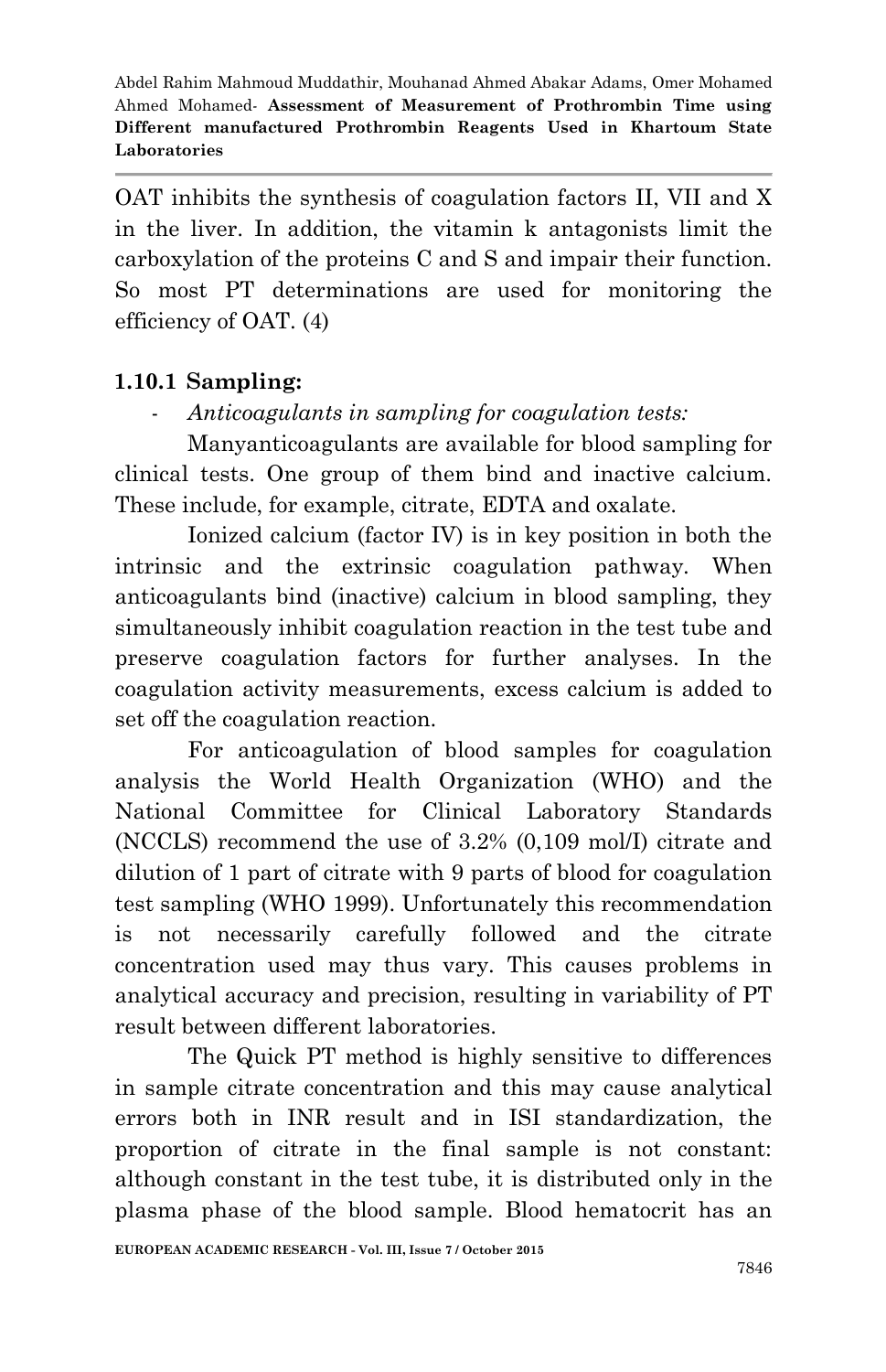important effect on the citrate concentration: high hematocrit means a high citrate concentration (small volume of plasma) and low hematocrit means a lower citrate concentration (in a larger volume of plasma). Owing to the relatively large proportion of citrate in the final analysis, the Quick PT method is sensitive to sample citrate concentration, and this constitutes one important source of analytical variation. (5)

## - *Sampling and other preanalytical preparations for PT:*

The accuracy of the Prothrombin time result, as in all other coagulation tests, depends greatly on the quality of sampling. Venous compression before vein puncture should be no more than 60 seconds. Underfilling of specimen tubes causes a higher citrate concentration in the sample (plasma) and this comprises a source of error. Tubes should be filled to at least 90% of capacity to avoid falsely elevated PT coagulation times. Tissue contamination of the sample should be minimal, in POCT instruments capillary blood from the fingertip without exogenous anticoagulant is usually used for analyzing PT. Plasma or whole blood collected with citrate, oxalate or EDTA as anticoagulant are incompatible with most POCT instrument. (5)

## - *Sample stability:*

All published works on sample stability have been conclude using the Quick PT method, but they are obviously also relevant for the Owren PT, since more coagulation factors are measured with Quick PT (factor I, II, V, VII and X) than Owren PT (factors II, VII and X)(8)

Sample tubes should be stored at room temperature, the reason being that factors VII activated and the PT becomes shorter at  $4^{\circ}$ C in both whole blood and plasma when stored in borosilicate or siliconised borosilicate tubes. Recommendations in the literature are variable regarding the maximum duration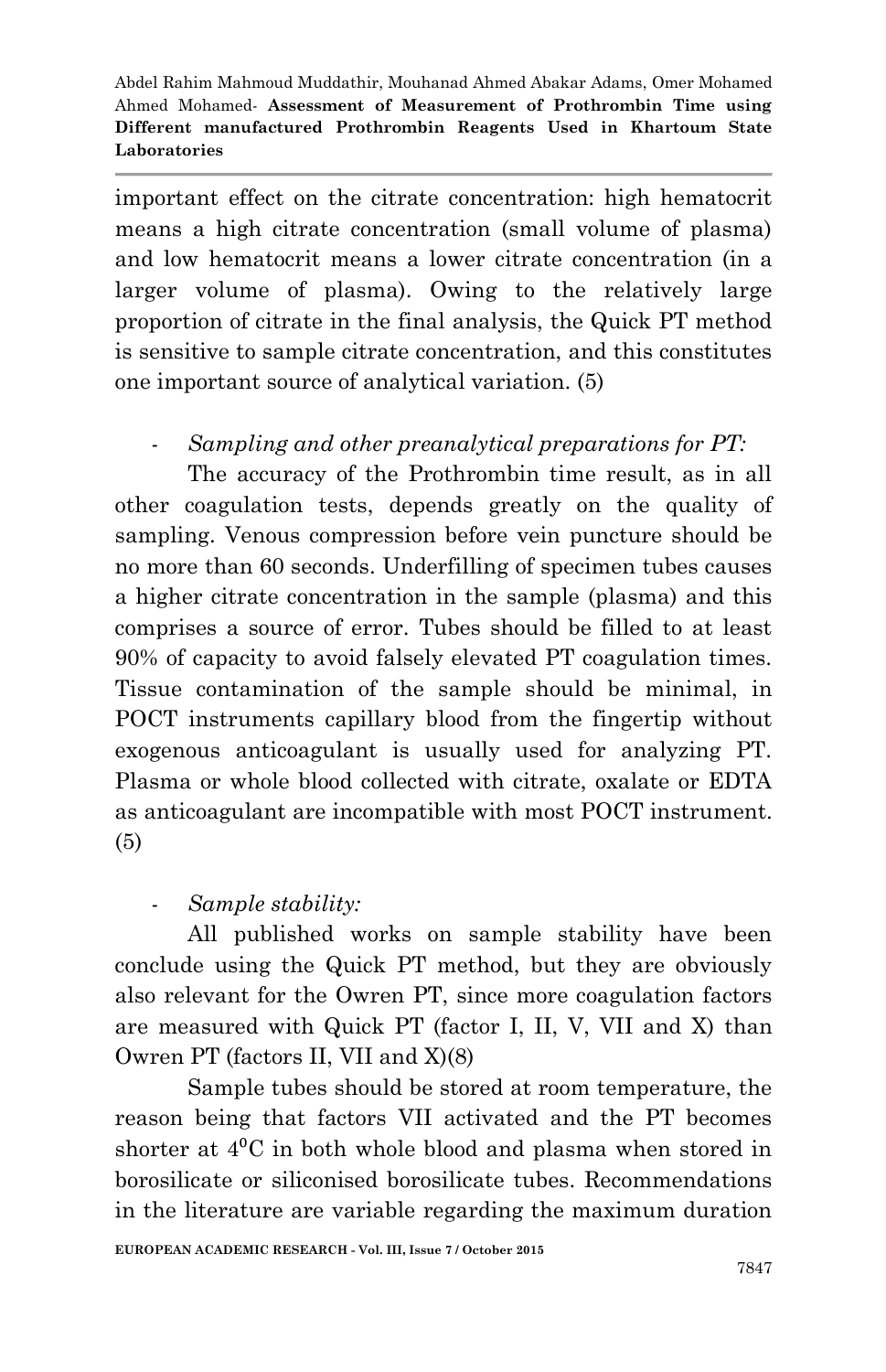of plasma storage before PT measurement. PT should be estimated within two hours at room temperature or within four hours at  $4^{\circ}$ C from sample collection or eight hours at room temperature.

Baglin and Luddington (1997) reported that plasma is highly stable in unopened sample tubes; the overall mean difference in INR after three days was only 0.05 INR units as compared to a fresh sample.

Leeming and associates (1998) noted that the mean PT change after 24 h was relatively small, but that some sample changed markedly, namely over 0.5 INR units, which is too much for clinical purposes. (10)

## **1.10.2 Units of Prothrombin Time Measurement;**

#### **1- Time (seconds):**

Modern handbooks of clinical chemistry give PT reference values only in seconds. Depending on the thromboplastin reagent, values of 10- 13 s (Henry 2001) and 10- 12 s (recombinant thromboplastin) as well as 11- 16 s (Lewis 2001) have been presented. These reference intervals are for the Quick method; Owren coagulation times are longer, since the relationship between sample and reagent is different. The corresponding reference interval for Owren reagents is 17.4- 22.6 s.

Using a second as unit there is no need for calibration, which is an advantage, since calibration may cause variation and errors in result. The disadvantage is that PT coagulation times vary according to the reagent source and even form batch to batch. Furthermore, the coagulation time is highly dependent on the source of thromboplastin raw material, and the therapeutic time range for OAT depends on the reagent.

When seconds are used as unit, only one measurement and no calibration is required. This automatically results a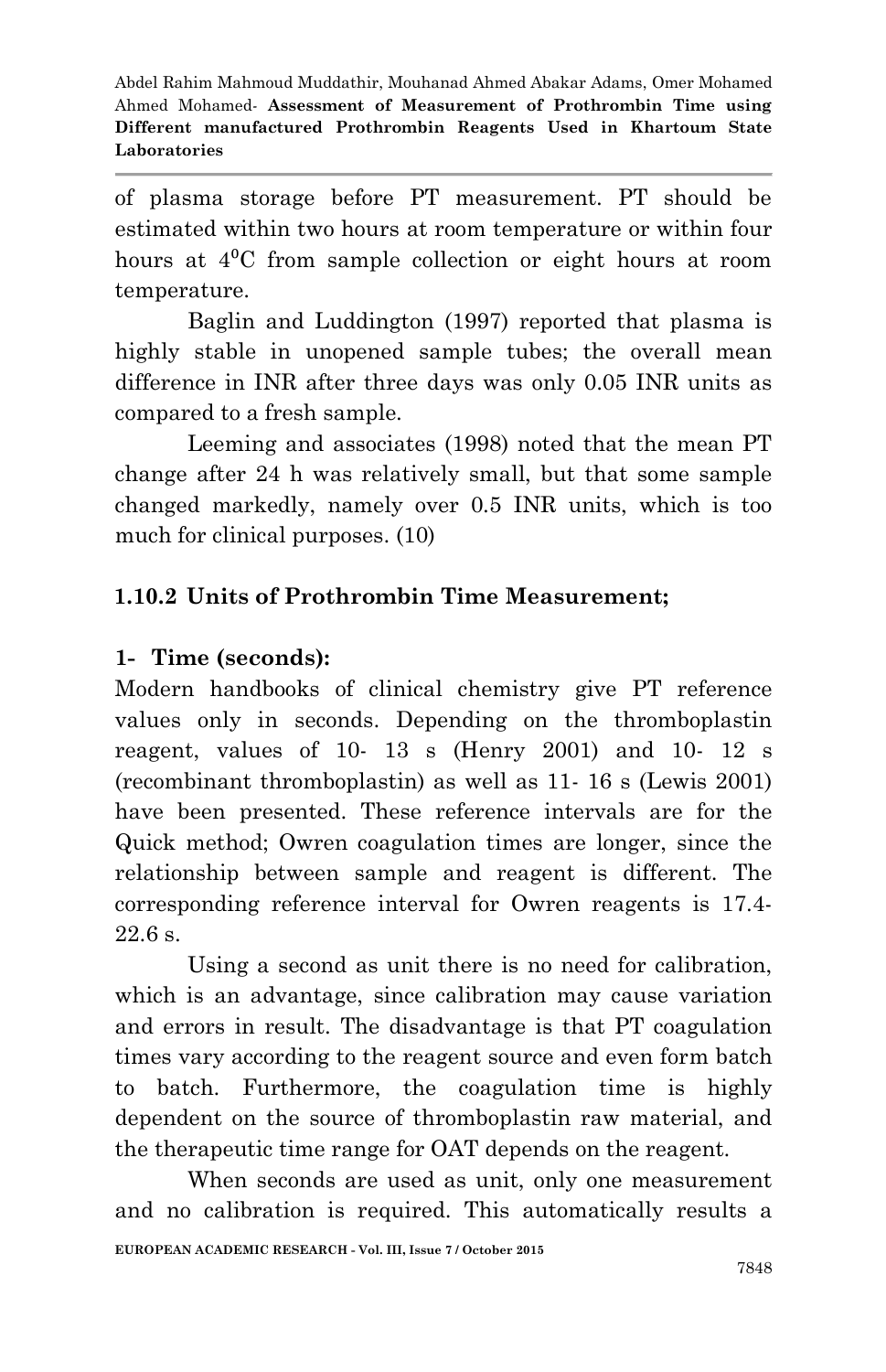smaller variation and better accuracy as compared with ratio and INR strategies. (11)

#### **2- Ratio and percentage:**

Since the second as unit is highly dependent on reagent PT units. Ratio (R) and percentage (%) units were adopted for clinical use according to the following formulas:

**Eq.a**  $R = \frac{Sample \, Sec}{Normal \, Plasma \, Sec}$  **E.q.b**  $\% = \frac{Sample \, Sec}{Normal \, Plasma \, Sec}$  ×

It is obvious that R and % values were introduced in clinical practice in order to reduce differences between different reagents and to harmonies the therapeutic range for OAT. Biggs and Denson (1967) proposed standardization towards an international reference thromboplastin and the ratio method was accepted by WHO (1977). (12)

## **3- INR ( International Normalized Ratio):**

WHO has supported the use of INR units and reference thromboplastin globally. This way done in order to harmonies PT result in OAT monitoring and to facilitate the comparability of related scientific work. WHO furthermore recommends editors and reviewers of scientific paper not to accept manuscripts expressing their PT result in traditional terms without INR values. Recommendations for therapeutic ranges for different patient groups are now globally uniform as INR units. (14)

INR units were originally not recommended for screening and follow-up of patients with liver diseases. However, Kovacs and associates (1994) have since demonstrated that INR can also be used to monitor patients with severe form of liver disease. The use of INR has encountered many unpredictable difficulties and much remains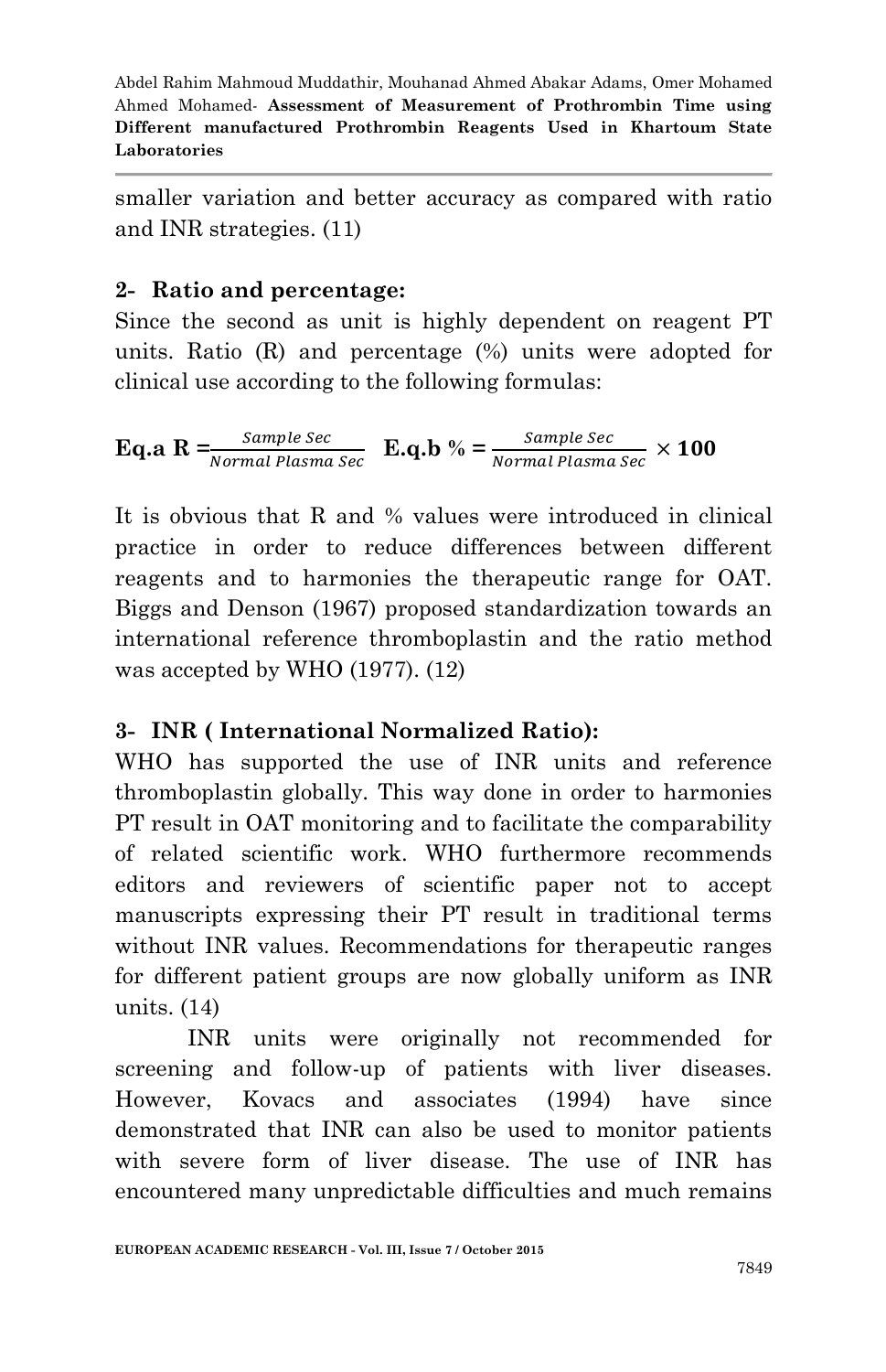to be done in order to harmonise results globally, as in necessary to increase the safety of patients on OAT. However, Hirsh and colleagues (1998) claim that the INR system is much more reliable and clinically safer than PT in seconds or the unconverted PT ratio for monitoring OAT.(13)

A computer simulation study of serial INR measurements has been conducted within the most widely used therapeutic range (INR  $2.0 - 3.0$ ); the authors concluded that analytical imprecision should be  $\langle 5\%$  and analytical bias  $\langle \downarrow \rangle$ 0.2 INR units.

Mathematics of INR calculation:

The Following formula is used for INR calculation:

 $$ Sample sec<sub>)</sub>I<br>Normal Sec<sup>)</sup>

The equation for calculation of PT INR values is designed to eliminate the variance caused by reagents and instrumentation. The INR calculation formula is based on the previously used ratio formula  $(R = sample sec / normal sec)$ . However, in order to minimize the dependence on different reagents and instrumentation, the International Sensitivity Index, or ISI, is added to the formula as a power function. ISI is individual for each reagent and instrument pair. It stands in relation to reagent (thromboplastin) sensitivity. Being a power function ISI causes a mathematical unlinearity if it diverges from the value 1.00, its impact grows and the unlinearity of the function increases. If the equation were INR =  $\left(\frac{S}{I}\right)$ Sample Sec<sub>)</sub>ISI<br>Normal Sec<sup>)</sup> then the sensitivity correlation between reagents would be linear.(14)

**EUROPEAN ACADEMIC RESEARCH - Vol. III, Issue 7 / October 2015**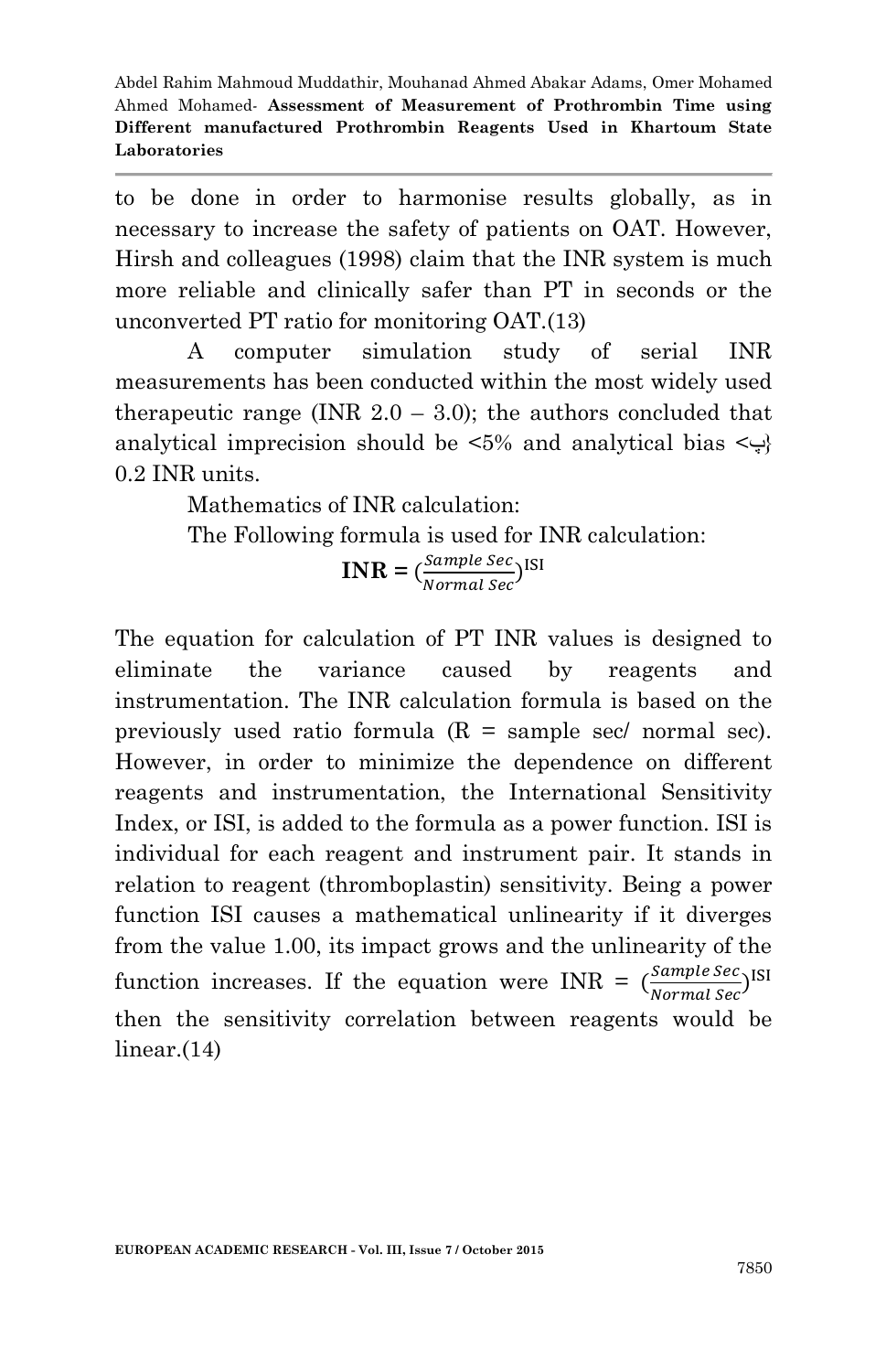# **ISI calibration using International reference preparation:**

The aim in the original recommendation (WHO 1983) was to harmonise INR result by calibrating reagent ISI values with Human Combined, which was the primary reference preparation. For this purpose, their mathematical relationship was used. Thromboplastin from different sources (human brain, rabbit brain, rabbit lung and ox brain) yield quite different levels of PT. The alternative means of determining the International Sensitivity Index is the use of freshly pooled plasmas from 20 normal individuals and 60 patients on OAT. These numbers of samples are necessary to obtain a precise calibration line for ISI calculation. Freshly pooled plasma can be used to determine reagent/instrument ISI with acceptable precision, or as good as with the WHO calibration model.

PT tests in different laboratories using different thromboplastin reagents may lead to different result even when the plasma warfarin concentration is the same. This could potentially cause the misinterpretation of patient's anticoagulants status and consequently the risk of bleeding or thrombosis. To avoid this, reagents responsiveness is now determined by comparison with an internationally agreed on reference reagent: the WHO reference thromboplastin.

The WHO reference thromboplastin has an ISI of 1.00. This ISI of 1.00 corresponds to appropriate responsiveness of the PT to the effect of warfarin. As the ISI increase thereis less responsiveness to the same (plasma) concentration warfarin. For this reason laboratories should use thromboplastin with lower ISI (less than 2.00)(15)

#### **Normal plasma calibration:**

Better precision and accuracy in PT reporting are needed for the INR system are compared with the second or ration units.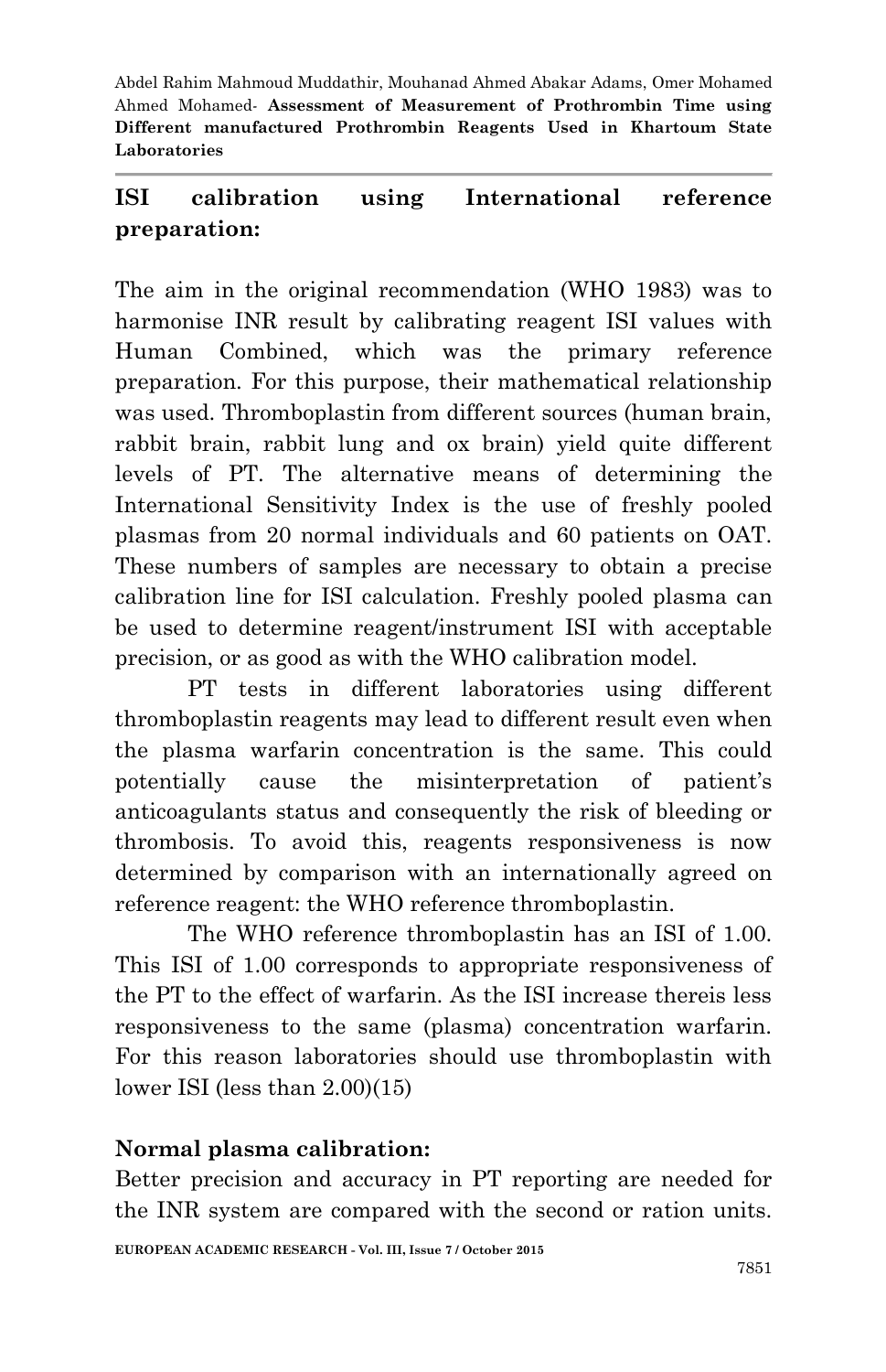One potential source of error is the mean normal Prothrombin time (MNPT). This has a major influence in the INR calculation as the denominator. A laboratory can estimate the MNPT from a minimum of 20 healthy individuals with relatively equal mix of both sexes over a range of age groups. MNPT samples must be fresh. The MNPT should be determined with each new lot of PT reagent.

D' Angelo and associates (1997) made a comparison for mean normal PT (MNPT), fresh normal pooled plasma (FNPP) and for lyophilized normal pooled plasma. MNPT and FNPP samples were obtained from the same 30 healthy subjects. Mean PT ratios did not differ from 1.00 (mean 1.00, range 1.00 0 1.01) with the use of the MNPT as denominator in the INR calculation equation. The conclusion was that the systemspecific MNPT is the best alternative for normal plasma PT in calculation of INR values. (17)

## **1.10.3 Oral Anticoagulants :**

Warfarin, a derivative of 4-hydroxycoumarin, is oral anticoagulant most commonly prescribed for venous thrombosis. Warfarin interferes with the metabolism of vitamin K. this vitamin is a required cofactor for the synthesis of coagulation factors II, VII, IX and X. warfarin has no direct effect on clot lysis. The laboratory test to monitor warfarin therapy has historically been the one-stage PT. The PT reflect the effects of warfarin on factors II, VII, X. standardization of the PT has monitor of effective oral therapy introduced in 1983 with the INR system. This occurred after recognition that they were marked different in the responsiveness of thromboplastin reagents to the vitamin K dependent clotting factor level. The thromboplastin reagents contain tissue factor phospholipid and calcium the active in grading in the reagents is the lipoprotein extract from human or animal tissue. The PT result various according particular thromboplastin reagents "responsiveness"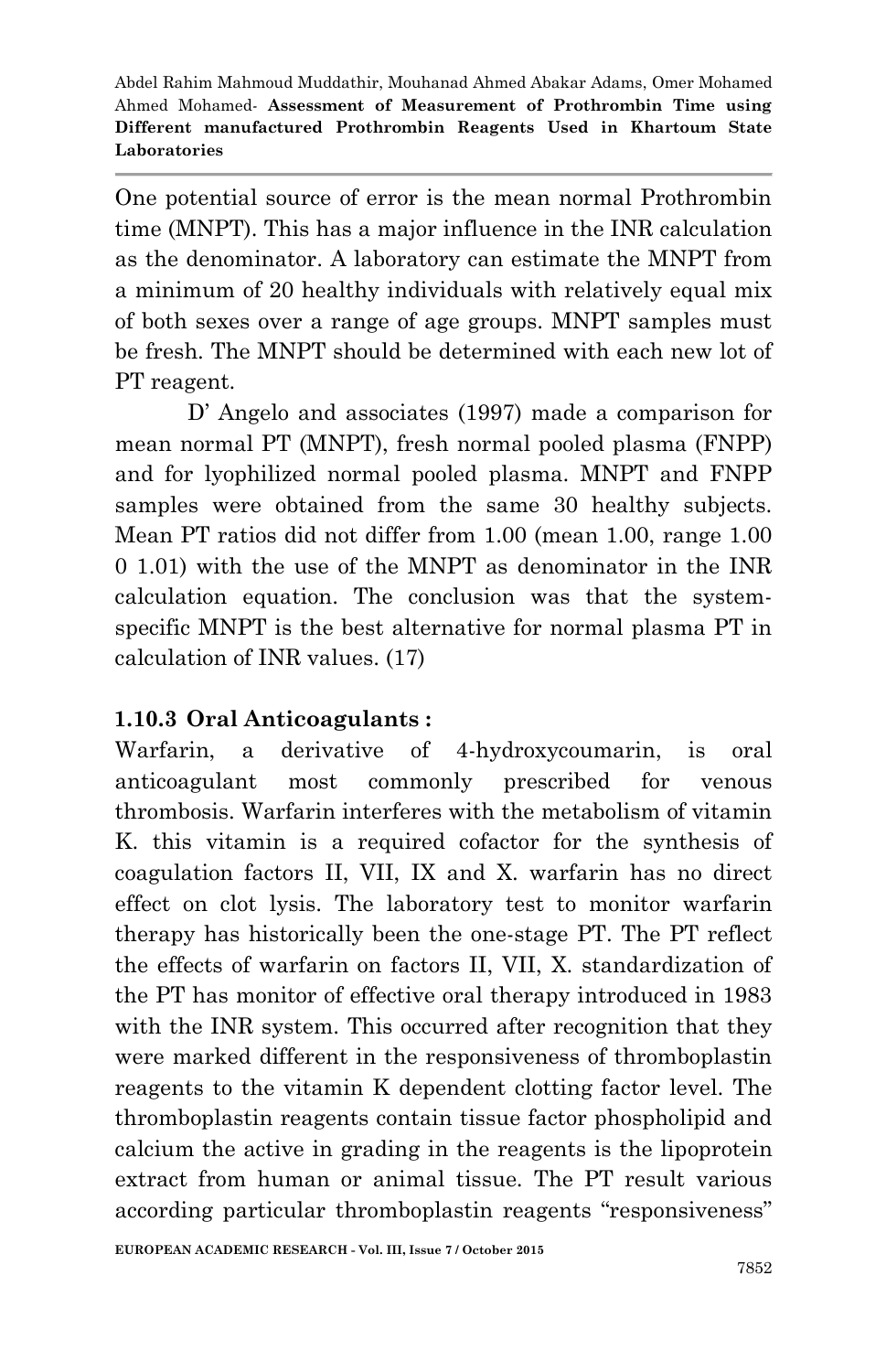(sensitivity) to the effect of warfarin on factors II, VII and X. (17)

# **1.10.4 Lack of reliability of the INR system at the onset of warfarin therapy:**

PT is responsive to warfarin-induced reduction of coagulation factors II, VII, IX and X. PT reagents vary in their sensitivities to any decrease in these factors, since their plasma half-lives are not similar. During the first two to five days from commencement of OAT, PT in INR units does not give the real picture of the situation in vivo, and in this regard the situation is similar to action % and second units. Prolongation of PT is mainly the result of a reduction in factor VII, with some contribution from a decrease in factor X levels. In long-term therapy, INR values reflect well the decrease in all three factors II, VII and X, which are dependent on K-vitamin.

Warfarin is now the most widely used drug world-wide for OAT, and it has a predictable onset and duration of action and excellent bioavailability. It is rapidly adsorbed from the gastrointestinal tract (within90 min) and its half-life is 36-42 h. In the circulation warfarin is bound to plasma proteins (mainly albumin). It accumulates rapidly in the liver, where it is metabolized. (16)

# **1.10.5 Single or duplicate analysis for automated PT determination:**

PT measuring techniques have been developed from manual to automate during the last few decades. In smaller laboratories and world-wide, automated instruments are not necessarily available. For coagulation tests an old tradition has been to use manual methods to estimate the mean of duplicate analyses in order to confirm reliable result. This practice is still recommended for manual or partly manual techniques. Levy and colleagues (1997) studied 4152 PTs using a coagulation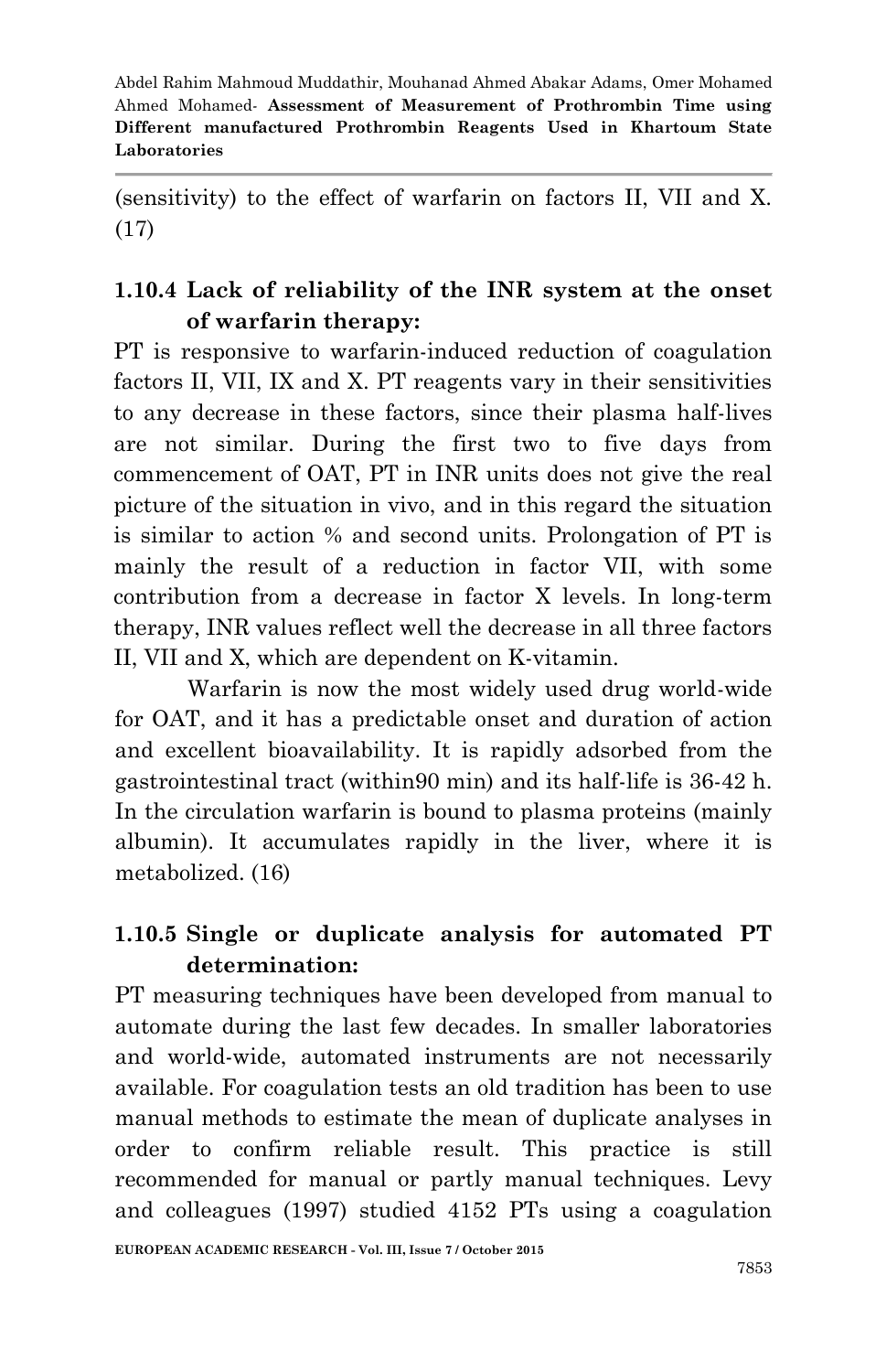analyzer and found statistical agreement between the traditional mean duplicate result and the single test. (17)

## **2 Rationale & Objectives:**

## **2.1 Rationale:**

Many Sudanese patients who are currently on oral anticoagulant therapy, the Prothrombin Time (PT) and/or International Normalized Ratio (INR) are the laboratory test(s) performed to monitor the medication dosage. Once the patient's PT/INR values are within the therapeutic range; the patients are usually monitored with PT/INR testing every three-six weeks. That equals more 10 million PT/INR results being reported out each year which give major source in mistakes in result according to the number of reagents/instrument used in Khartoum laboratories state this leading to effect on the dosage range of OAT for patients which may patient takes dose over than needed that leading to increase incidence of thrombosis in other side when patient taking dose less than needed may leading to acquired bleeding which seriously effect on their lives may leading to death. According to the variation of the Prothrombin reagents which have been used in Khartoum's state hematological laboratories we need to defined if there are difference between the used reagents in our laboratories and how much the quality of these reagents.

## **2.2 General Objective:**

To assess of Measurement of Prothrombin Time using Different manufactured Prothrombin Reagents Used in Khartoum State Laboratories

## **2.3 Specific Objective:**

 To measure clotting time for both control and patients sera using different PT reagents.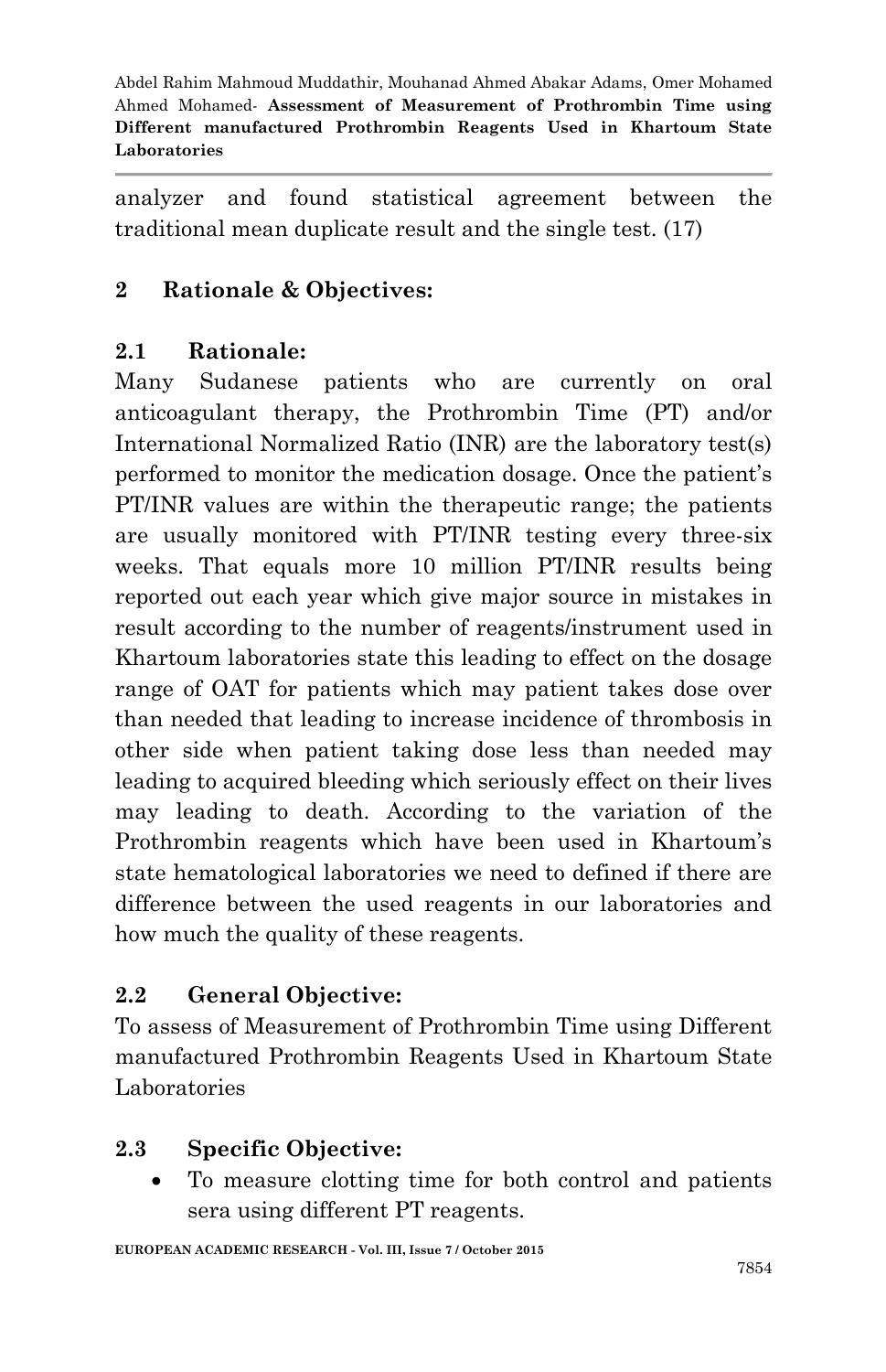- To identify if there is a difference obtained between reagents.
- To check the accuracy of each reagent.

# **3 Materials and method:**

## **3.1 Study design:**

Cross sectional analytical descriptive comparative study conducted in Al-Zaiem Al- Azhari University and Khartoum Teaching hospital.

## **3.2 Study Approach:**

This research was comparative research to assess the Prothrombin time reagents in Khartoum states laboratories.

## **3.3 Study population:**

Different Prothrombin reagents (Stago, TEclot, futura system, fortress) which used in Khartoum state laboratories including voluntary sampling for 29 citrated blood samples (taking oral Anticoagulant therapy) obtained from Sudan heart center and Human normal control sera (Technoclot company).

## **3.4 Determination of Prothrombin Time:**

# **3.4.1 Principle:**

- The Prothrombin time is a screening coagulation assay that assesses the function of factor VII, factor X, factor V, Prothrombin and fibrinogen. The PT is performed as a one-step reaction first described by Quick.
- Clotting: Scattered Light Detection Method, is the principle for Sysemx CA 500 Automated method.

## **3.4.2 Supplies and Equipment:**

- $12 \times 75$  glass test tube and rack.
- Pipettes and tips:  $100 \mu L$  and  $200 \mu L$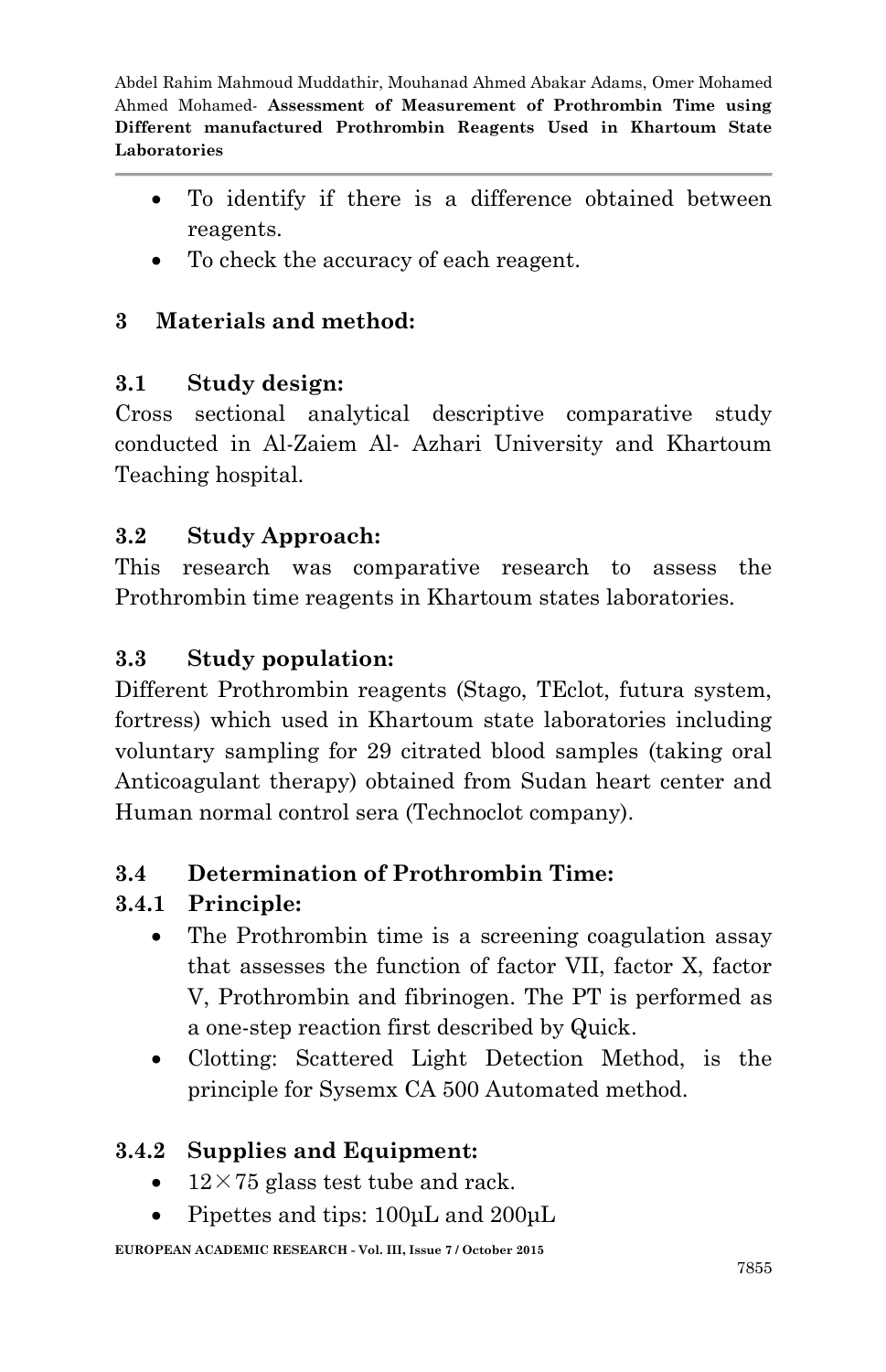- Kimwipes or gauze
- Thromboplastin reagents (Stago, TEclot, fortress and futura system)
- Timer
- Waterbath
- Centrifuge
- Reagents sheets
- Control normal (TEclot and Technoclot)
- Patient citrated plasma specimen.
- Distilled water

## **3.4.3 Reagents:**

# *a. Stago Neoplastin© CI plus:*

Stago is diagnostic company for Research & Development and Production to Logistics, Marketing, Sales and International Distribution, Stago remains in control of its strategy at all levels. The group's industrial activities are mostly concentrated in France. Its geographical expansion has now led to production centers in the USA, Netherlands, Germany and Ireland.

- **Reagent 1:** lyophilized thromboplastin prepared from fresh rabbit cerebral tissue which contains specific heparin inhibitor.

- **Reagent 2**: aqueous solvent containing calcium, 2ml per vial.

- **Reagent preparation and storage:** transfer the content of reagent 2 into vial of reagent 1, allow at room temperature(18- 25c) for 30 mins. Storage of the reagent important in saving the stability of the reagent which remains stable for: 8 hrs at 37c – 48 hrs at 20c – 8 days at 2-8c.

# *b. FUTURA SYSTEM S.r.l.:*

FUTURA SYSTEM is an Italian company located in Rome and operating in the diagnostic market for Clinical Laboratories since 1984. FUTURA SYSTEM s.r.l. manufactures and distributes latest generation, high quality in vitro diagnostics.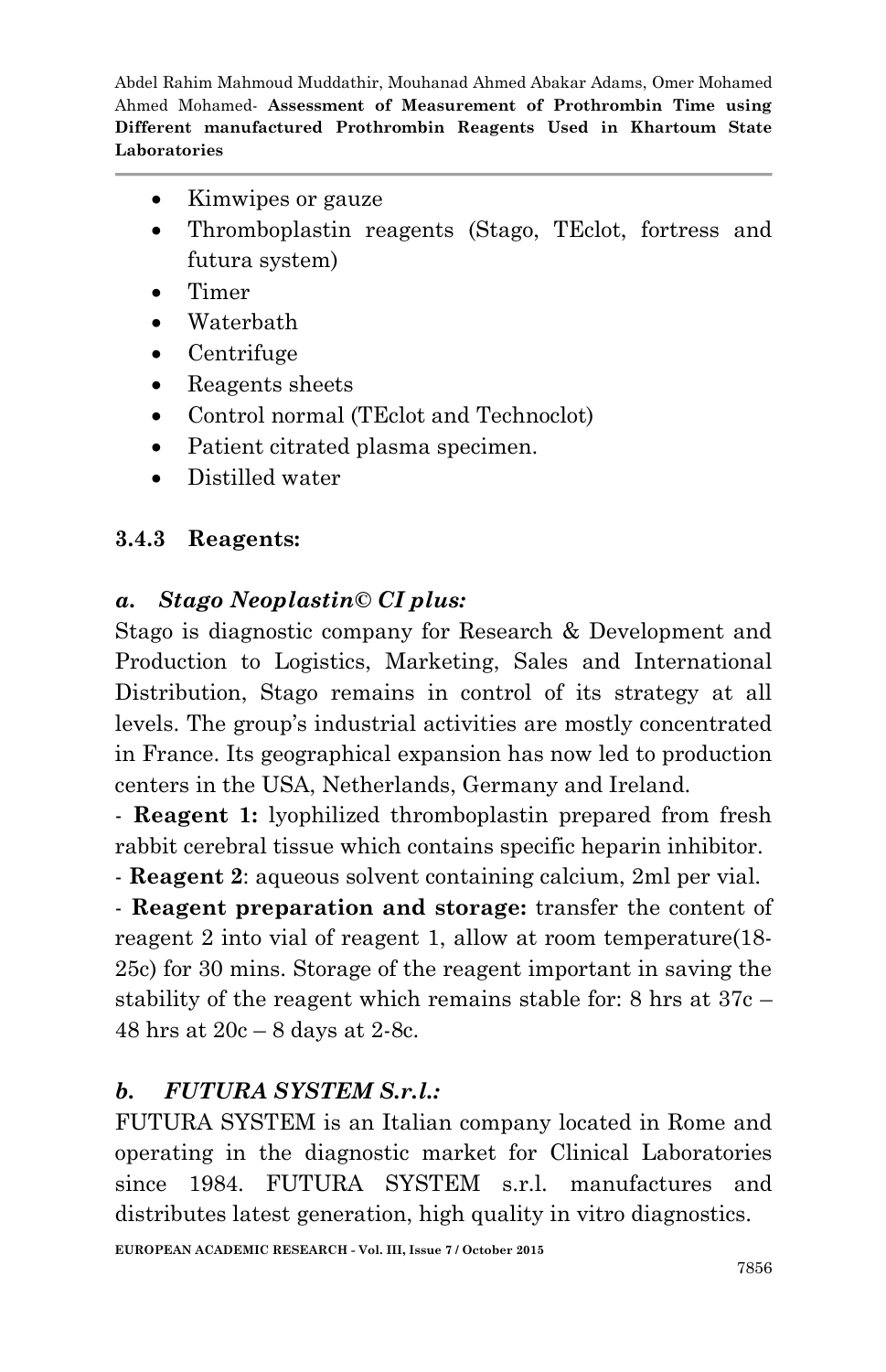**- Reagent:** Rabbit brain tissue 2.6 %, Glycine 2 %, Tricine 1.34 %, Sodium solfate 0.7 %, Polyethylene glycol 0.7 %, Calcium Chloride 0.13 %, Brij 35 0.05 %, Sodium Azide 0.013 %.

**- Storage and Stability of Reagents**: Store the Kit at 2 - 8°C (Do not freeze) The Reagent is stable until the expiration date stated on the label

## *c. TEclot PT-SR liquid:*

TECO was established in 1990 by a product takeover from company LRE medical technology, Munich. In the last 20 years the company grew constantly every year with the new developments and new distribution partners. The company distributes its products worldwide in more than 60 countries and additionally through well known OEM (private label) partners.

**- Reagent:** PT reagent contains an extract of rabbit with buffer, stabilizers and calcium chloride.

**- Storage and Stability of Reagents:** unopened reagents are stable until the expiration date shown on the label stored at 2- 8c, opened reagent: 14 days at  $2-8c - 5$  days at  $20c - 1$  day at 37c

## *d. Fortress diagnostics:*

Fortress Diagnostics is a rapidly expanding, innovative primary diagnostics manufacturer based in the United Kingdom, specializing in the development, manufacturing and distribution of a range of Medical Diagnostic and Point of Care Tests for a global market.

**- Reagent:** PT reagent is liquid ready to use rabbit thromboplastin, calcium chloride, buffer, and 0.05% sodium azide as preservative.

**- Storage and Stability of Reagents:** reagent is stable up until the expiry date shown on the bottle 2-8c.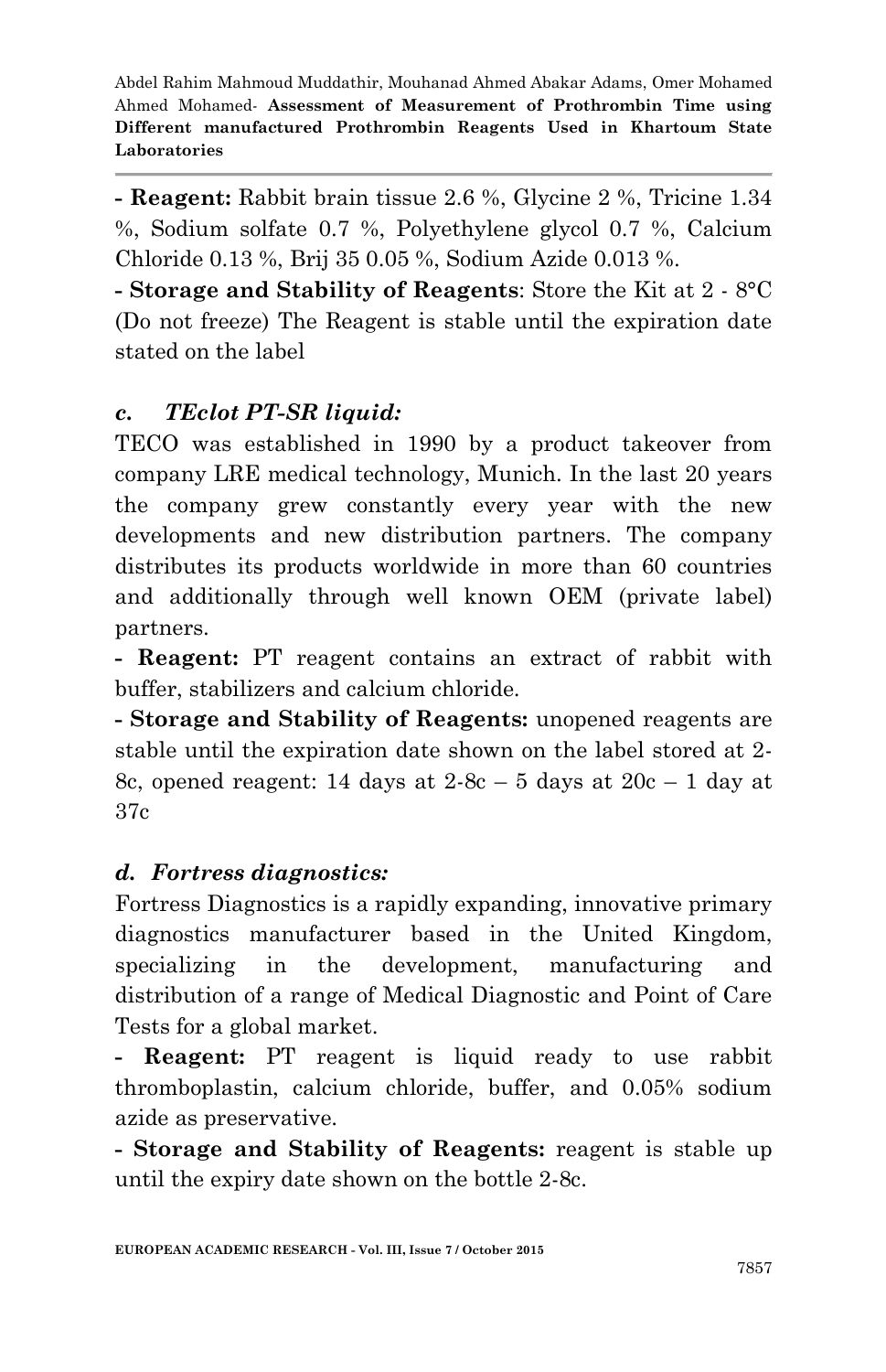#### *e. TEControl N:*

**-** Contents: 10×1ml freeze dried citrate-anticoagulanted human plasma.

- Preparation: reconstitute individual vials with 1ml distilled water, allow to stand at room temperature for 15mins.

## *f. Technoclot Control N:*

USE: as accuracy control of screening tests (PT/aPTT/TT/fibrinogen) within normal coagulation activity. Precision control, i.e. the recording of the variation, is an important procedure in coagulation testing; checking the accuracy of the test system is particularly important.

**-** Composition**:** is prepared from selected citrated plasmas of at least 100 donations of healthy donors.

- Storage and Stability of Reagents: the expiry date printed on the labels applies to storage of the unopened bottlesat 2-8c, stability after open; 4 hrs at 20c 8 hrs at 2-8c - 1 month at -20c.

#### **3.4.4 Specimen collection and treatment:**

Venous blood 9 vol is collected in trisodium citrate anticoagulant 1 vol  $0.109$  M  $(3.2%)$ ,  $4.5$  ml of venous blood  $+0.5$ ml of trisodium citrate anticoagulant, centerifugated at 15 minutes at 2000-2500g. obtained plasma had been stored at 8 hours at  $20^{\circ}$ c until processed.

## **3.4.5 Sample:**

- 29 citrated blood samples (patients under oral Anticoagulant therapy) obtained from Sudan heart center hospital
- Normal control sera from Technoclot Company (lot No. 1P9DA00)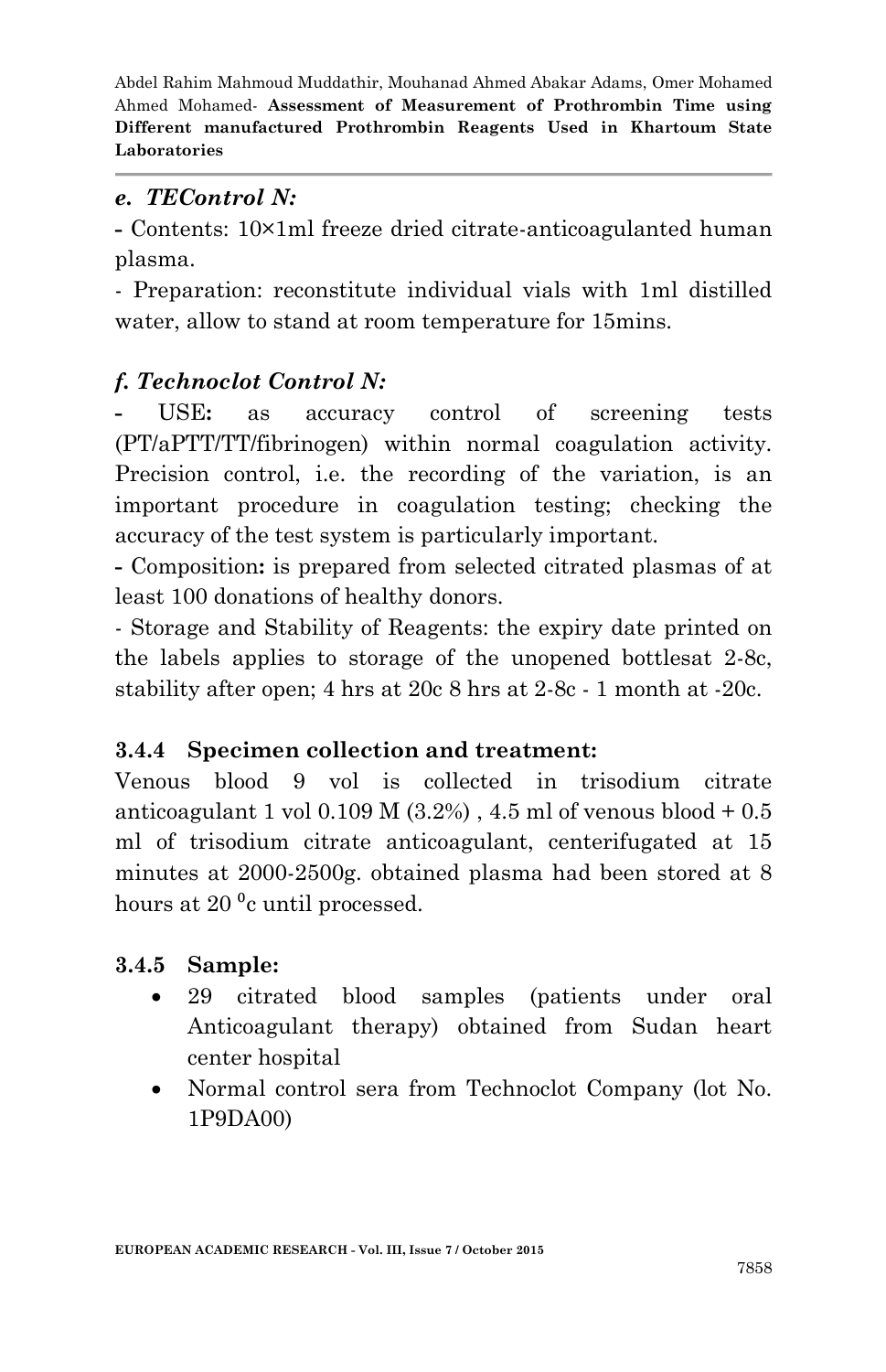#### **3.4.6 Procedure:**

- **1-** Thromboplastin reagents pre-warmed for 2 minutes in (37°C) before use.
- **2-** Added 0.1 ml normal plasma and warmed to 37°C for 2 minutes
- **3-** Added 0.2 ml pre-warmed (37°C) thromboplastin reagent. (for Automated method we add 50μL form samples and 100μL from reagents).

|              | Serum    | Control sera |
|--------------|----------|--------------|
| Reagent      | $0.2$ ml | $0.2$ ml     |
| Serum        | $0.1$ ml |              |
| Control sera |          | $0.1$ ml     |

- **4-** Started stopwatch, mixed and recorded clotting times (manual).
- **5-** Performed all tests in duplicate. Duplicate clotting times should not differ by more than 10%
- **6-** Reported patient's clotting time in seconds

## **3.4.7 Calculation:**

 $- PT = in seconds$ 

 $\text{- INR} = \left(\frac{S}{N}\right)$ Sample Sec )<sup>I</sup><br>Normal Sec <sup>)</sup>

## **3.4.8 Reference Value of Control Sera:**

Normal control sera (*Technoclot)* = INR = 1

## **3.5 Data Analysis:**

The data will be analyzed and processed by suitable statistical package of social sciences (SPSS) program by using T-test. The P-value statistical used to determine the statistical differencesif been  $> 0.05$ , that mean the difference is not significant, and if P-value  $\leq 0.05$ , that mean the difference is significant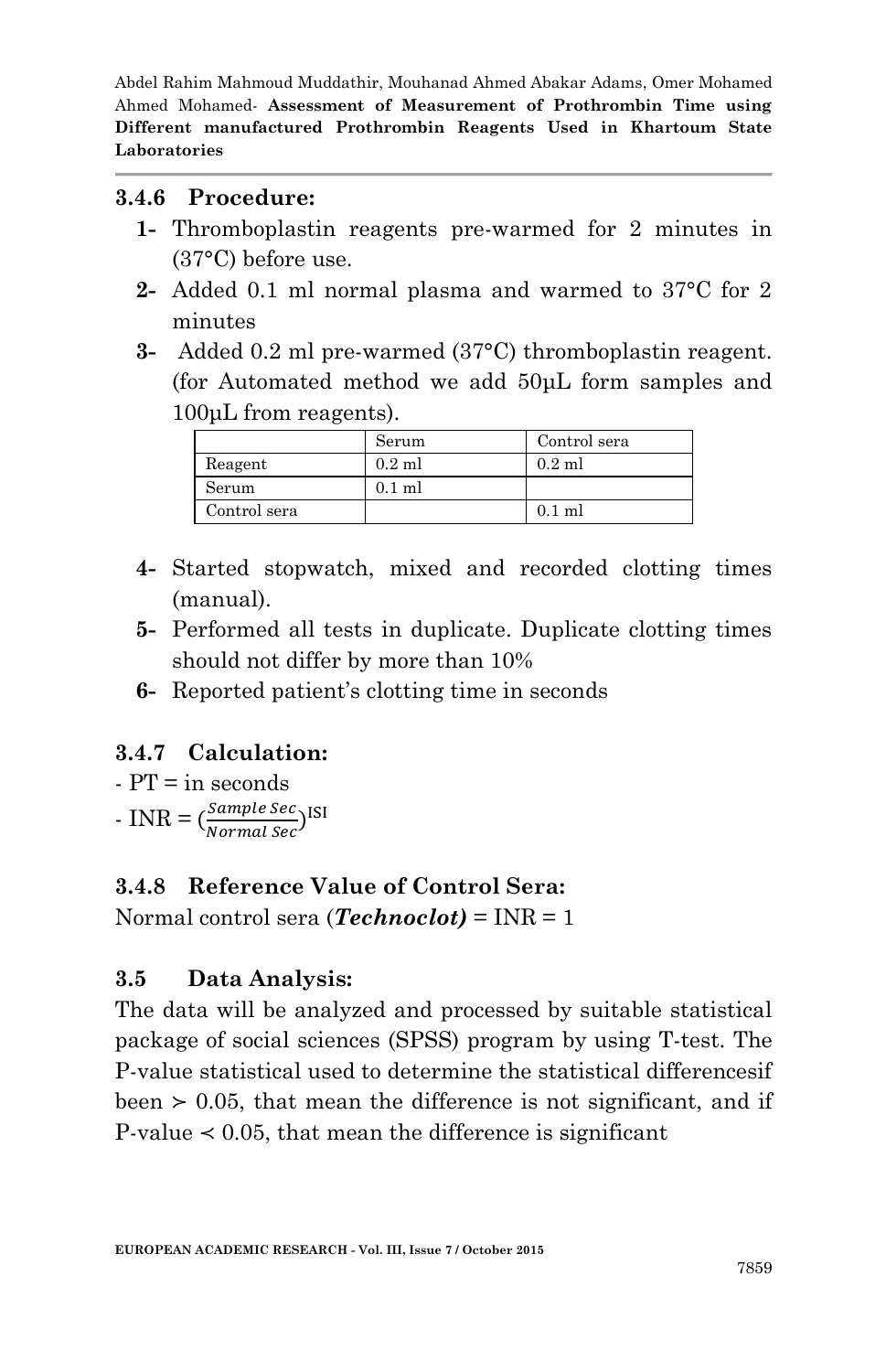#### **4. Results:**

Twenty nine venous blood samples (patients under oral anticoagulant therapy) were investigated to assess the difference between Prothrombin Reagents Company (Stago, TEclot, Futura system, Fortress). In addition, using human normal control sera to check the accuracy of used reagents. This based on comparative study carried out during the period of March 2012 – July 2012 in Alzaiem Al-Azhari University and Khartoum Teaching hospital. When we were assess the difference between the four companies using samples by analysis PT result showed descriptive statistical of results were (mean=42.68) by Stago company, (mean=44.81) by TEclot company, (mean=55.90) by Futura System and (mean=29.53) by fortress company. Showed in figure (4-1)

The P-value paired statistical for difference between PT (Stago) and PT (TEclot) the difference is not significant value between all companies showed there are significant differences in PT result. Showed in Table (4-2).

The descriptive statistical results for INR were showed  $(mean=3.94)$  by Stago,  $(mean=2.97)$  by TEclot,  $(mean=4.27)$  by Futura System and (3.15) by Fortress. Showed in figure (4-2)

The P-value paired statistical for difference showed, Pvalue between INR (TEclot) and INR (Fortress) difference is not significant. But the P-value between all other companies showed there are significant differences in INR results. Showed in Table (4-3).

Control sera analysis were by measuring the PT result for four companies then calculate the mean showed in Table (4- 5). The normal value of INR in control sera was equal 1, when calculating the INR for the companies the P-value difference between INR results for all companies against normal control sera showed the difference is not significant expect for INR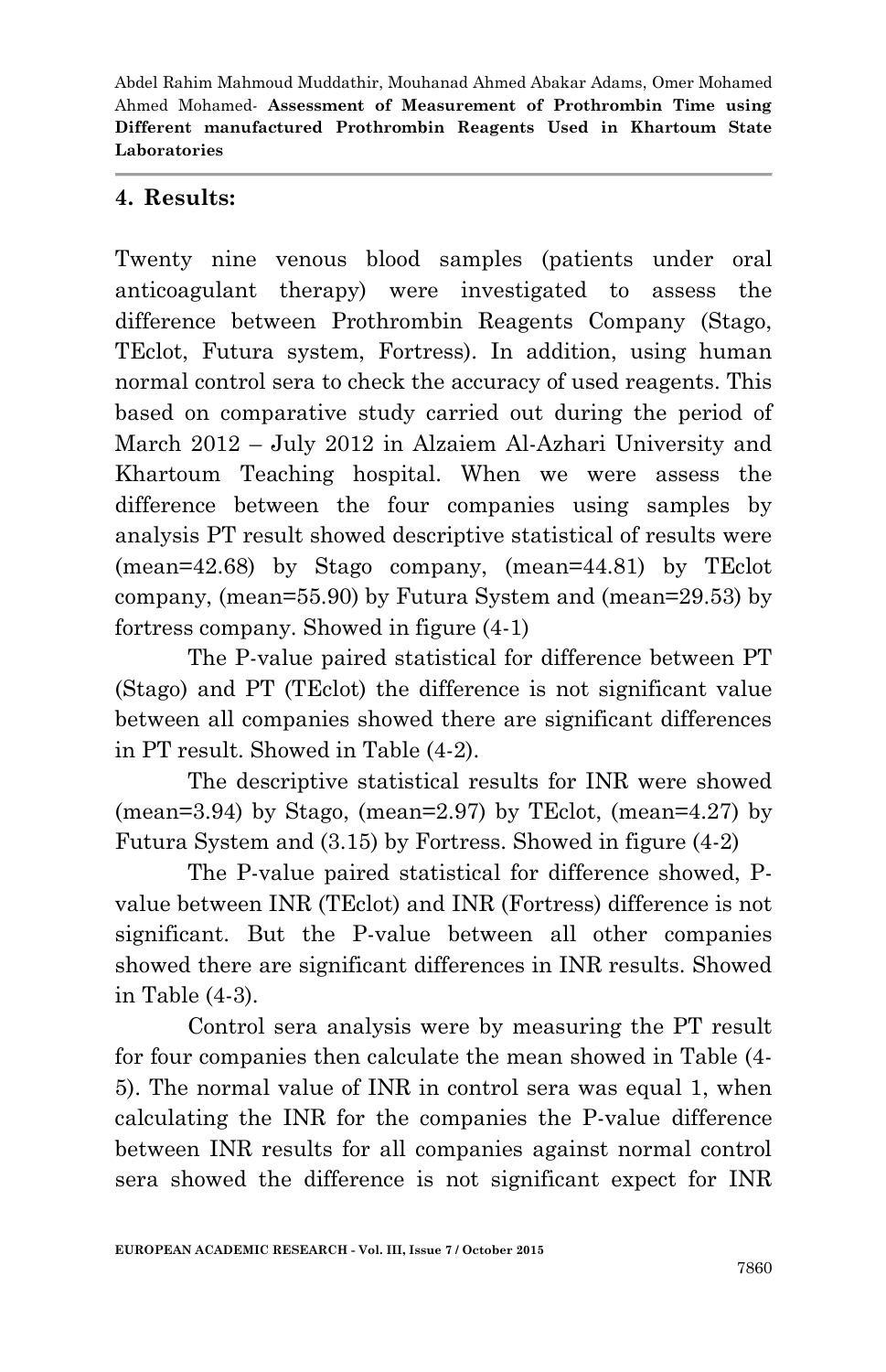(Futura) results the difference is significant.. Showed in Table (4-6)

According to normal value of INR, the INR mean of the control sera among the company Reagents showed the Fortress is most accurate company (mean=1), although the Stago company (mean=0.99) and TEclot company (mean=0.97) gave acceptable result according to normal value of control (0.91- 1.09) but the Futura System (mean=1.16) gave statistical significant difference. Showed in figure (4-3)



**Figure (4-1). The mean of PT for patients samples using different company reagents**

**Table (4-2): P-value Paired statistical difference of PT result between four companies**

| Pair Std.                    | <b>Deviation</b> | N  | $Sig. (2-tailed)$ |
|------------------------------|------------------|----|-------------------|
| PT by Stago-PT by TEclot     | 7.43481          | 29 | 0.135             |
| PT by Stago- PT by Futura    | 9.49859          | 29 | 0.00              |
| PT by Stago-PT by Fortress   | 3.85085          | 29 | 0.00              |
| PT by TEclot-PT by Futura    | 9.42788          | 29 | 0.00              |
| PT by TEclot- PT by Fortress | 9.00509          | 29 | 0.00              |
| PT by Futura-PT by Fortress  | 10.77894         | 29 | 0.00              |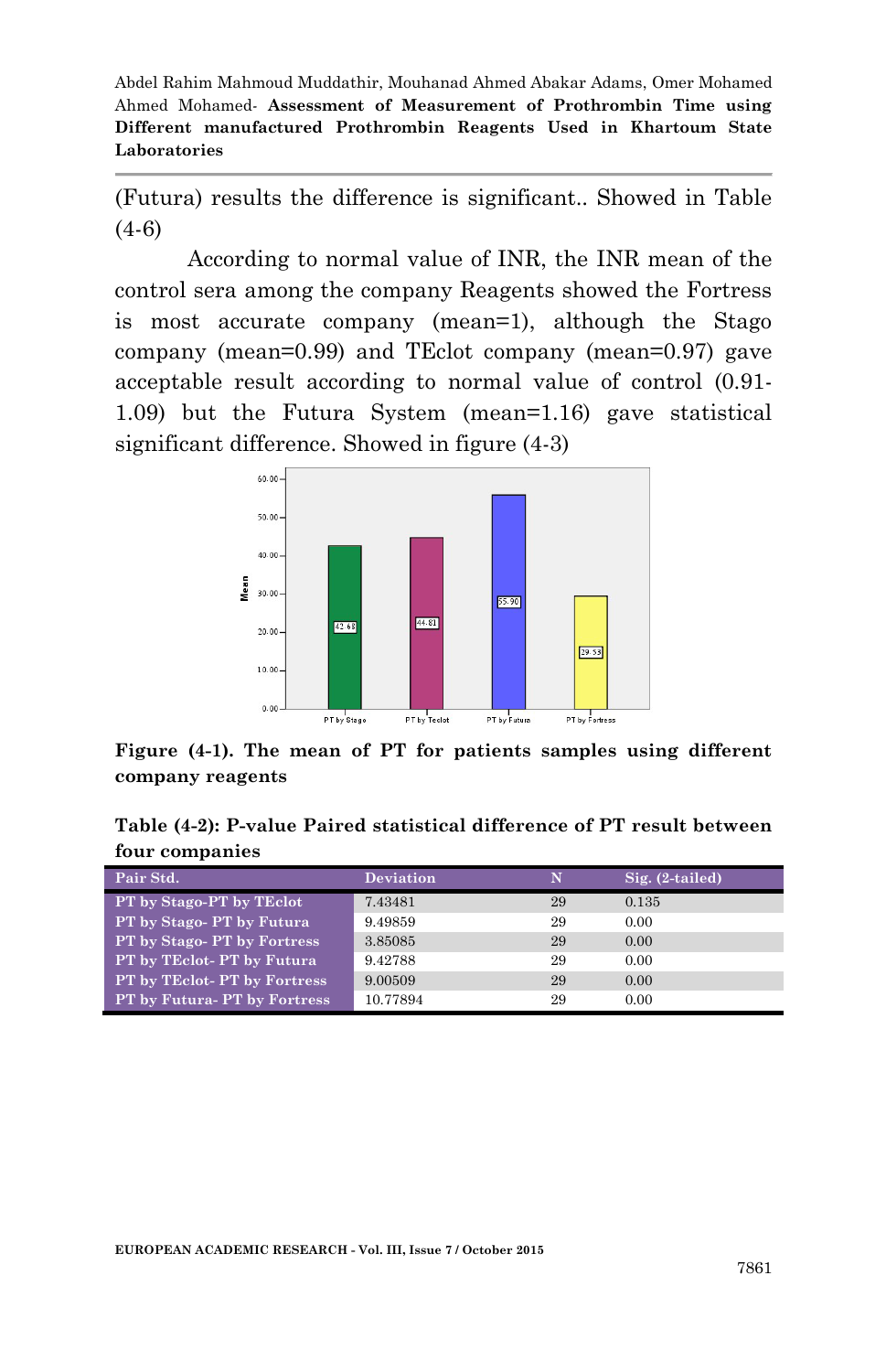

**Figure (4-2): The mean of INR of patients among company reagents.**

**Table (4-3): P-value Paired statistical difference of INR result between four companies**

| Pair                                 | Deviation | N  | $Sig. (2-tailed)$ |
|--------------------------------------|-----------|----|-------------------|
| <b>INR</b> by Stago-INR by TEclot    | .67990    | 29 | 0.000             |
| <b>INR</b> by Stago-INR by Futura    | .85736    | 29 | 0.046             |
| <b>INR</b> by Stago-INR by Fortress  | .43853    | 29 | 0.00              |
| INR by TEclot-INR by Futura          | .67092    | 29 | 0.00              |
| <b>INR by TEclot-INR by Fortress</b> | .74202    | 29 | 0.208             |
| <b>INR by Futura-INR by Fortress</b> | .91432    | 29 | 0.00              |

|       |  |  |  | Table (4-4): PT results for four companies with Technoclot control |  |
|-------|--|--|--|--------------------------------------------------------------------|--|
| sera. |  |  |  |                                                                    |  |

|                       | Pt by Stago  | PT by TEclot | PT by Futura | <b>PT</b> by Fortress |
|-----------------------|--------------|--------------|--------------|-----------------------|
| Group                 | Control sera | Control sera | Control sera | Control sera          |
| Number                |              |              |              |                       |
| Mean                  | 12.6400      | 10.7400      | 15.0200      | 11.9600               |
| <b>Std. Deviation</b> | 0.05477      | 0.11402      | 0.04472      | 0.11402               |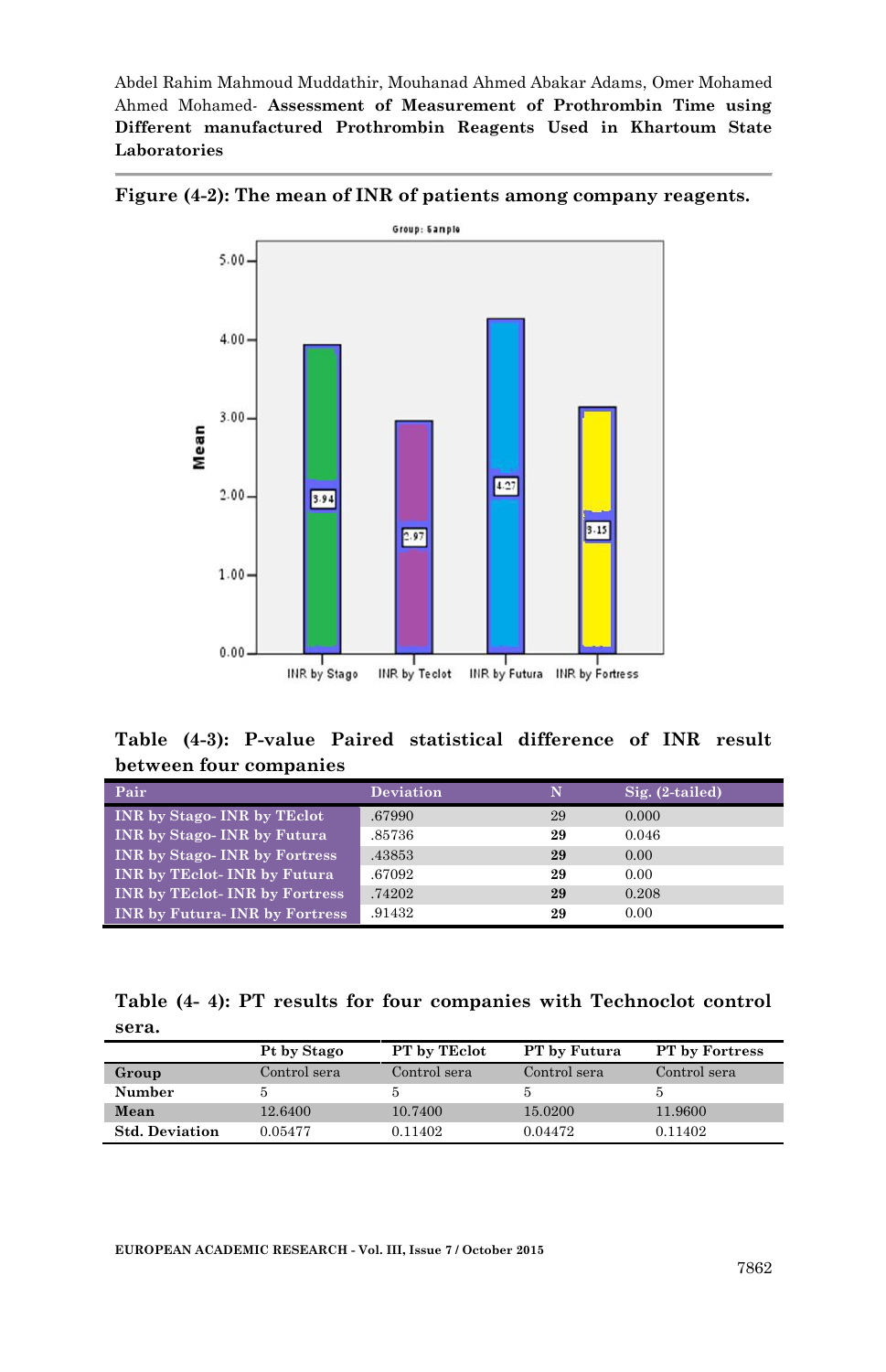**Table (4-5): INR results for four companies with Technoclot control sera.**

|                       | <b>INR</b>   | bv | <b>INR</b>    | bv | <b>INR</b>   | bv | <b>INR</b>      | by |
|-----------------------|--------------|----|---------------|----|--------------|----|-----------------|----|
|                       | <b>Stago</b> |    | <b>TEclot</b> |    | Futura       |    | <b>Fortress</b> |    |
| Group                 | Control sera |    | Control sera  |    | Control sera |    | Control sera    |    |
| <b>Number</b>         | 5            |    | ħ             |    |              |    |                 |    |
| Mean                  | 0.9940       |    | 0.9680        |    | 1.1620       |    | 0.9960          |    |
| <b>Std. Deviation</b> | 0.00548      |    | 0.06140       |    | 0.00447      |    | 0.01140         |    |

**Table: (4-6): P-value Paired statistical difference of INR result between four companies and control sera**

|                   |                                 | N             | Sig. |
|-------------------|---------------------------------|---------------|------|
| Pair 1            | INR by Stago-INR by TEclot      | 5             | .424 |
| Pair 2            | INR by Stago-INR by Futura      | 5             | .000 |
| Pair 3            | INR by Stago-INR by Fortress    | $\frac{5}{2}$ | .704 |
| Pair 4            | INR by TEclot-INR by Futura     | 5             | .002 |
| Pair <sub>5</sub> | INR by TEclot-INR by Fortress   | 5             | .387 |
| Pair <sub>6</sub> | INR by Futura - INR by Fortress | 5             | 0.00 |

**Figure (4-3): The mean of the INR of the control sera among the company reagents**



#### **5. Discussion:**

This study based on analytical cross sectional case-control carried out from Sudan Heart Center hospital during the period of March 2012 – July 2012, twenty nine citrated venous blood samples (patients under oral anticoagulant therapy) have been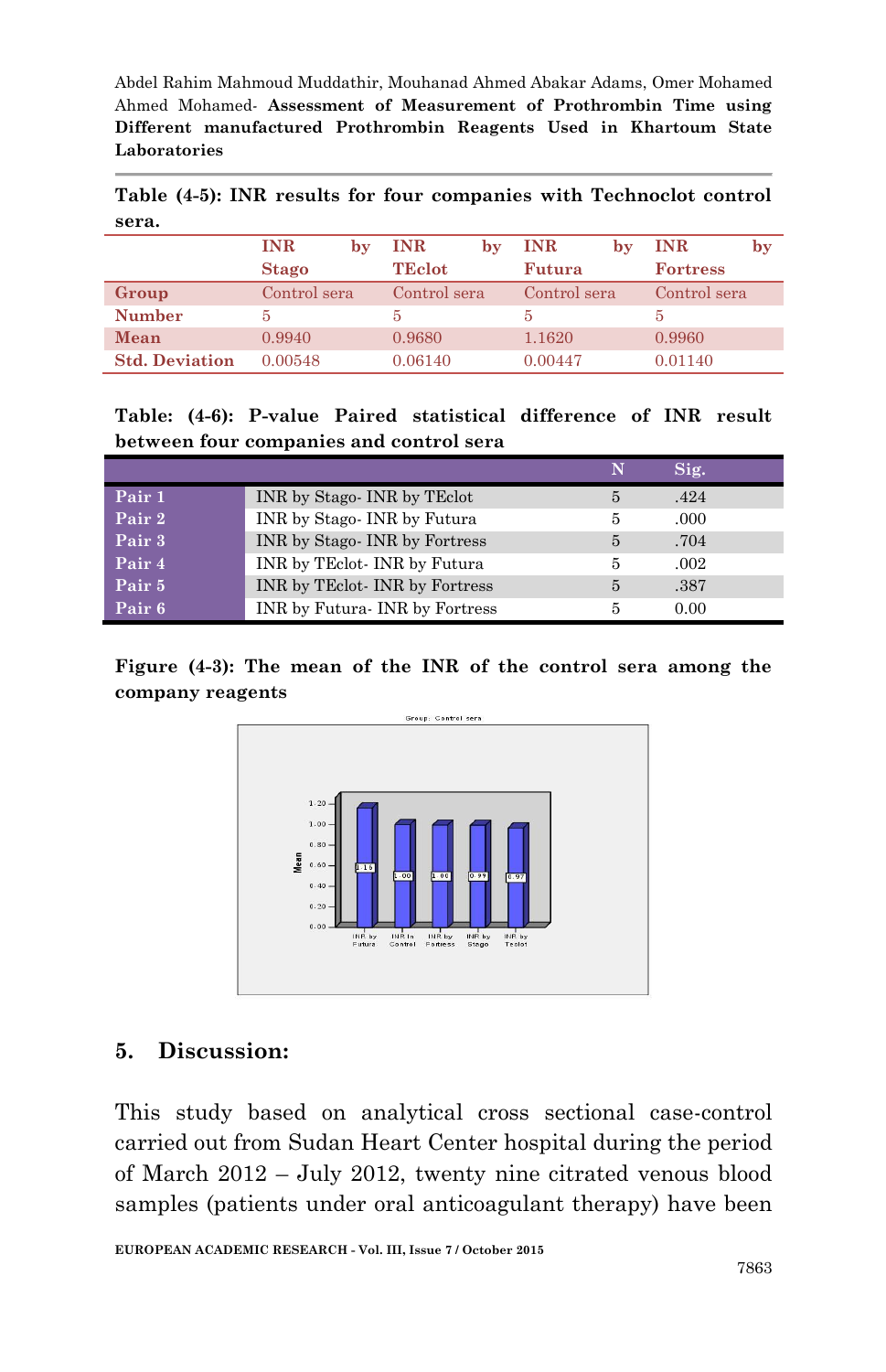tested to assess the difference of results between the four companies (Stago, TEclot, Fortress and Futura System).

Nancy Grove study, Kristine Rotzoll study The University of Iowa Hygienic Laboratory in 2006, the laboratory should draw patients with PT/INR results within the therapeutic range and a normal patients in order to perform comparison studies. This is done to verify the consistency of the different PT reagents. After analyzing the data, it appears that the PT/INR results are running higher or lower with the differ reagent.

Our study showed there is statistical difference between PT reagents manufactured by different companies in PT/INR results and ISI value which apparently agreed with previous studies. The results showed there are significant different in PT results between all the companies except between Stago Company and TEclot company which there no significant difference (≻0.05). The INR results of these samples showed there are significant difference between all companies expect TEclot Company and Fortress.

Evaluation the quality of reagents according to their accuracy and precision by using Technoclot control normal which expressed its normal value in INR unit which equal 1.00.When we did the PT test against normal control by automated method (sysemx CA-500) five times for each companies, the results were showed there are differences between the companies ranging from 10.5-15 sec., however, when we calculate the INR to check the accuracy the result shows the best company is Fortress (INR=1), and the other companies gave no significant difference according to reference Value (0.91-1.09) expect future system company which have significant difference to control value. This difference in accuracy may return to the quality of material used, equipment, compositions or the method of storage of reagents.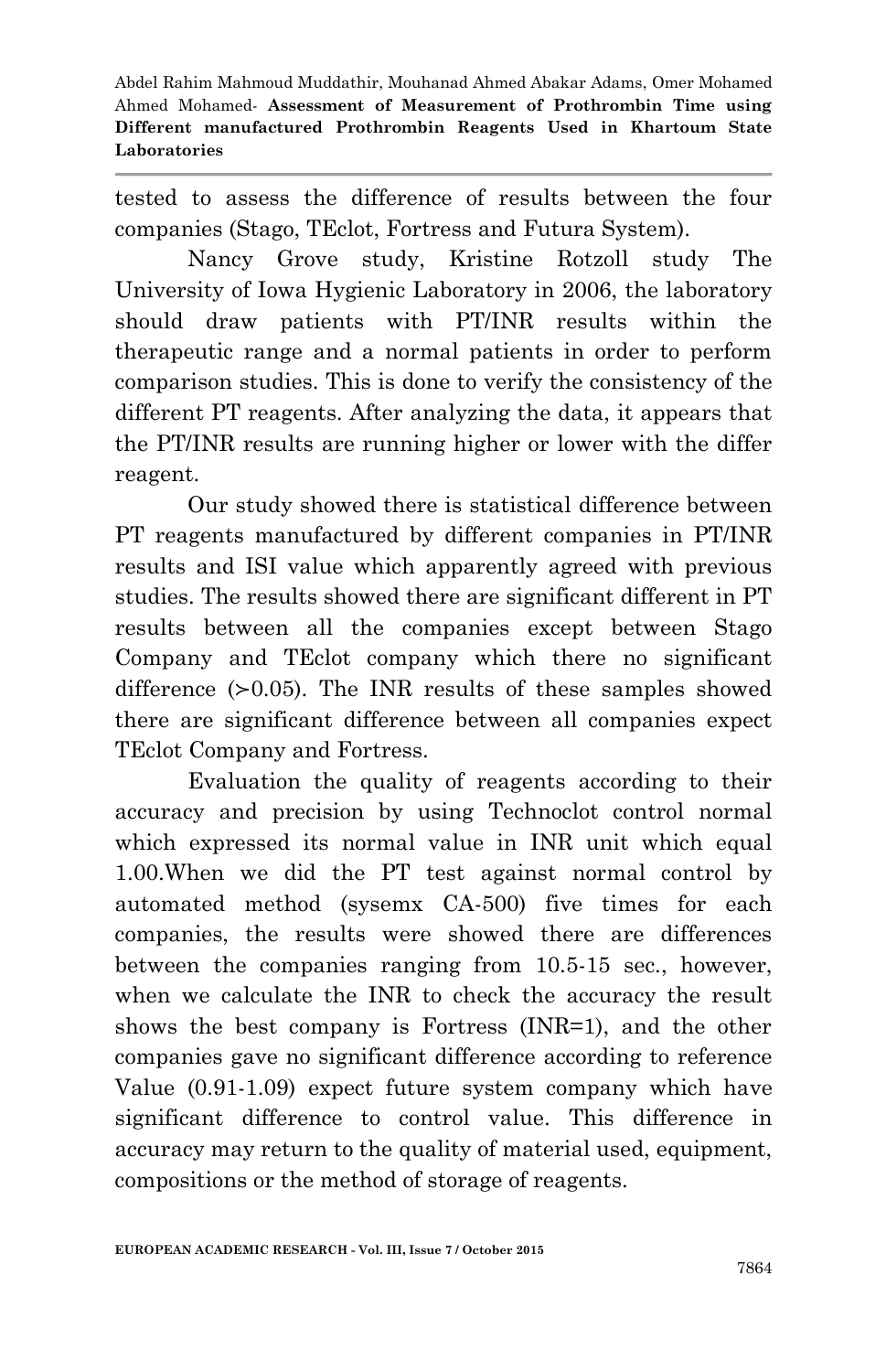#### **Conclusion:**

In this study conclusion describe as following:

- There are significant differences in PT sample results between reagents, expect between Stago and TEclot.
- All the reagents companies are accurate in results expect futura system company.
- The best reagent is Fortress, Stago, and TEclot then futura system according to ormal control. In the precision (stability) the best reagents is Futura system.

#### **Recommendation**

- More studies in other different reagents are needed to establish the quality of other reagents.
- Every regional laboratory should establish it is own check of information that present in the reagents.
- Further studies are needed to establish other control levels (abnormal) high and low control which are not included in this study.
- Further studies are needed for checking the ISI by using reference thromboplastin reagents

## **REFERENCES**

1- **Westgard JO, Barry PL (1986)**. Cost – effective quality control: managing the quality and productivity of analytical processes. AACC Press, 1725 K street NW, Washington DC – 20006,

2- **El Nageh MM, Heuck C, Kallner A, Mayard J (1995)**. Quality system for medical laboratories. The World Health Organization. WHO Regional Publications, Eastern Mediterranean series. ISBN 92-9021 203-9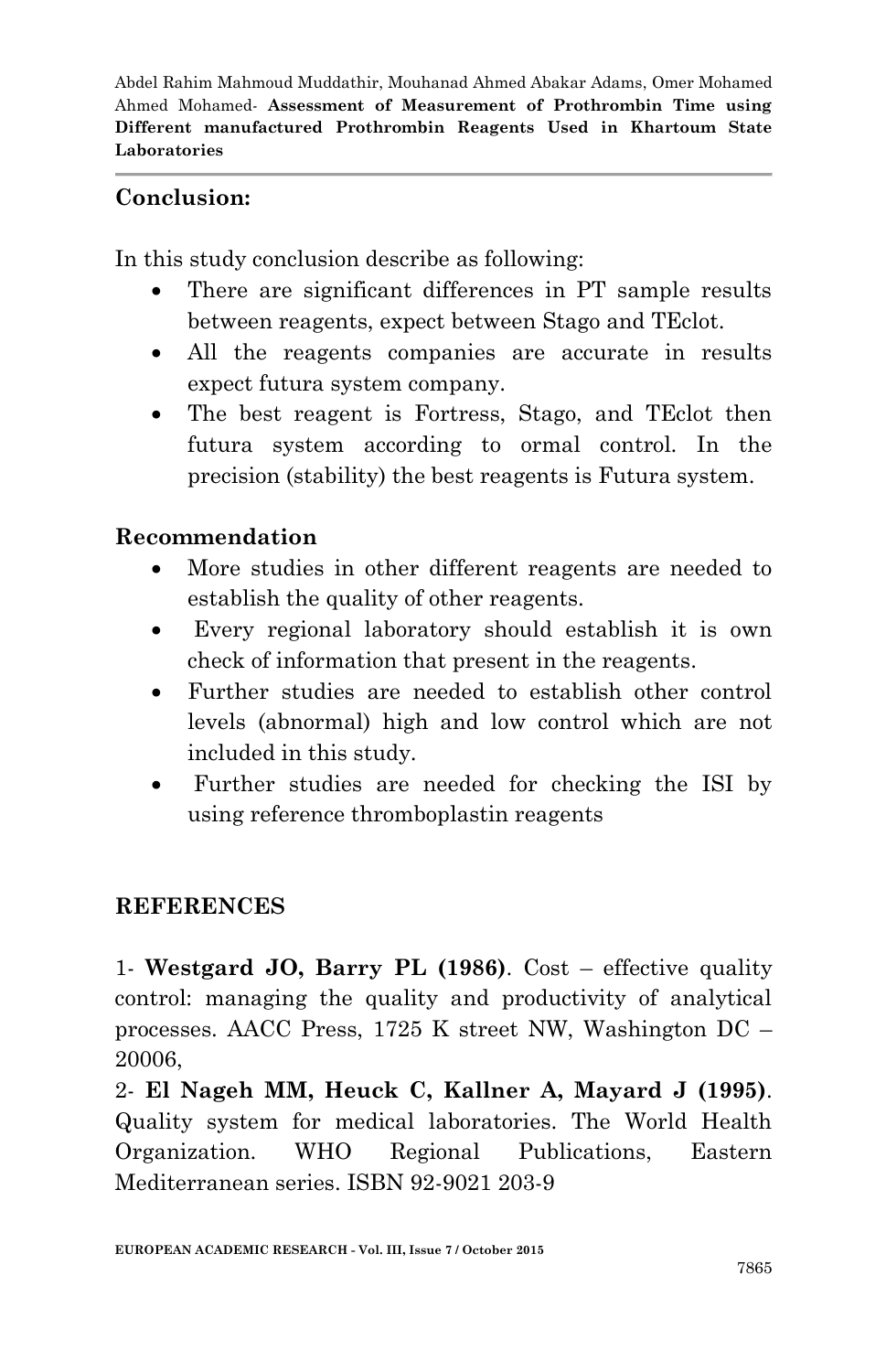3- **Baglin T, Luddington R (1997)**. Reliability of delayed INR determination: implications for decentralised anticoagulant care with off-site blood sampling. Br J Haem 96:431-4.

4- Clinical and Laboratory Standards Institute (CLSI) 2008. One-Stage Prothrombin time (PT) Test and Activated Partial Thromboplastin Time (APTT) Test: Approved guideline, 2nd ed.. Clinical and Laboratory Standards Institute Document H47-A2.

5- **Adcock DM and Duff S (2000):** Enhanced standardisation of the International Normalised Ratio through the use of plasma calibrants: a concise review. *Blood CoagFibrinnol* 11: 583-590

6- **Beutler E, Lichtman MA, Coller BS and Kipps JT (1995):** Williams Hematology. 5th. Edition, McGraw- Hill, Inc, USA.

7- **Beyth RJ and Landefeld CS (1997):** Prevention of major bleeding in older patients treated with warfarin: result of a randomized trial. J Gen Intern Med 12; 66.

8- **Dacie JV and Lewis SM (1995):** Practical hematology, 8th ed. Edinburgh: Churchill Livingstone. pp. 305.

9- **D' Angelo A, Galli L and Lang H (1997):**comparsion of mean normal prothombin time (PT) with PT of fresh normal pooled plasma or lyophilized control plasma: IFCC working group standardization of coagulation tests. ClinChem 43: 2169- 2174.

10- **Hemker HC, Veltkamp JJ, Hensen A and Loeliger EA (1963):** nature of Prothrombin Biosynthesis: preprothombinemia in Vitamin K-deficiency. Nature 200: 598- 590

11- **Henry J (1996):** Clinical Diagnosis and Management by Laboratory Methods. 19th.eedition, W.B. Saunders Company, Philadelphia, pp. 725-726.